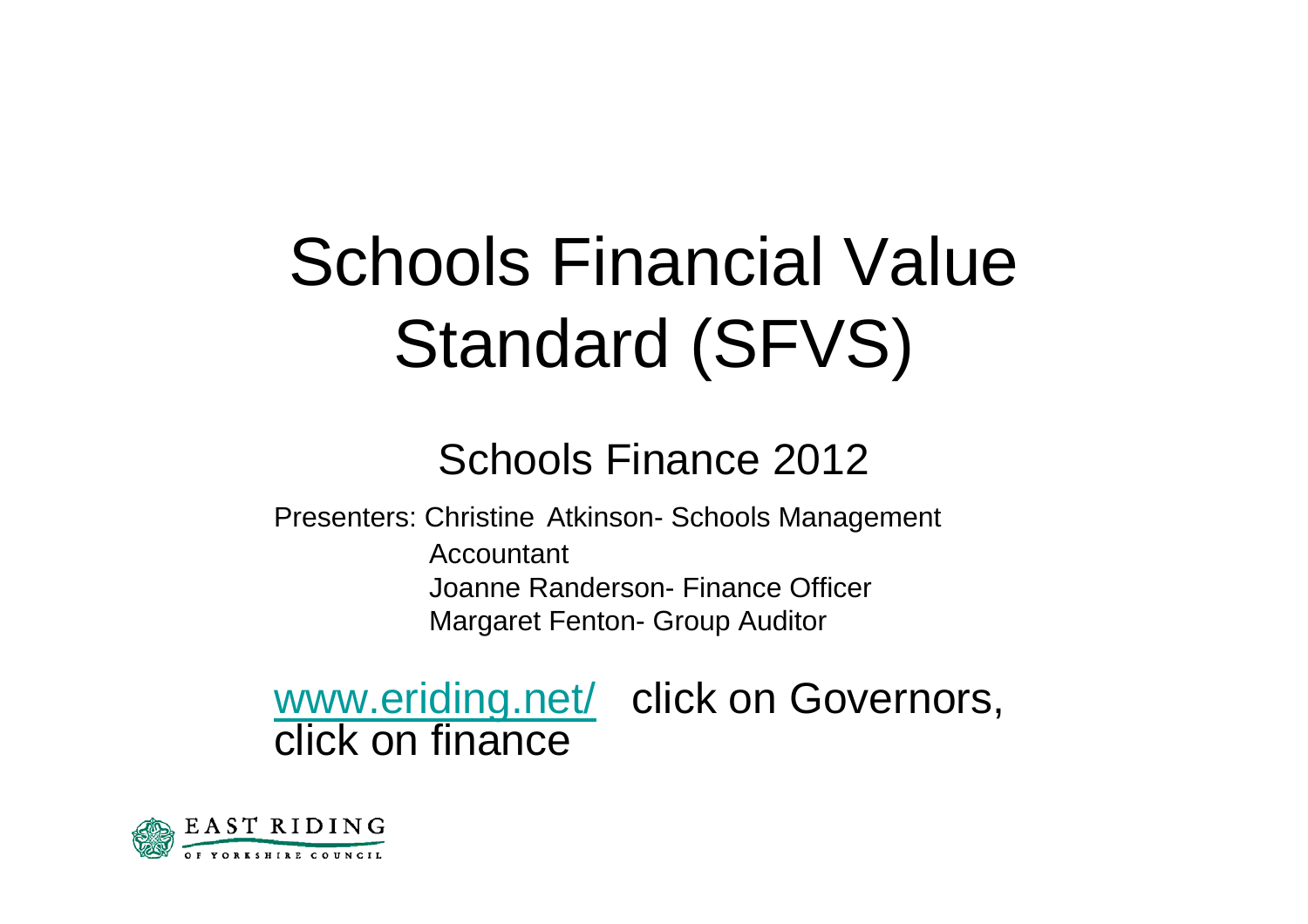#### Best Outcomes for our Pupils



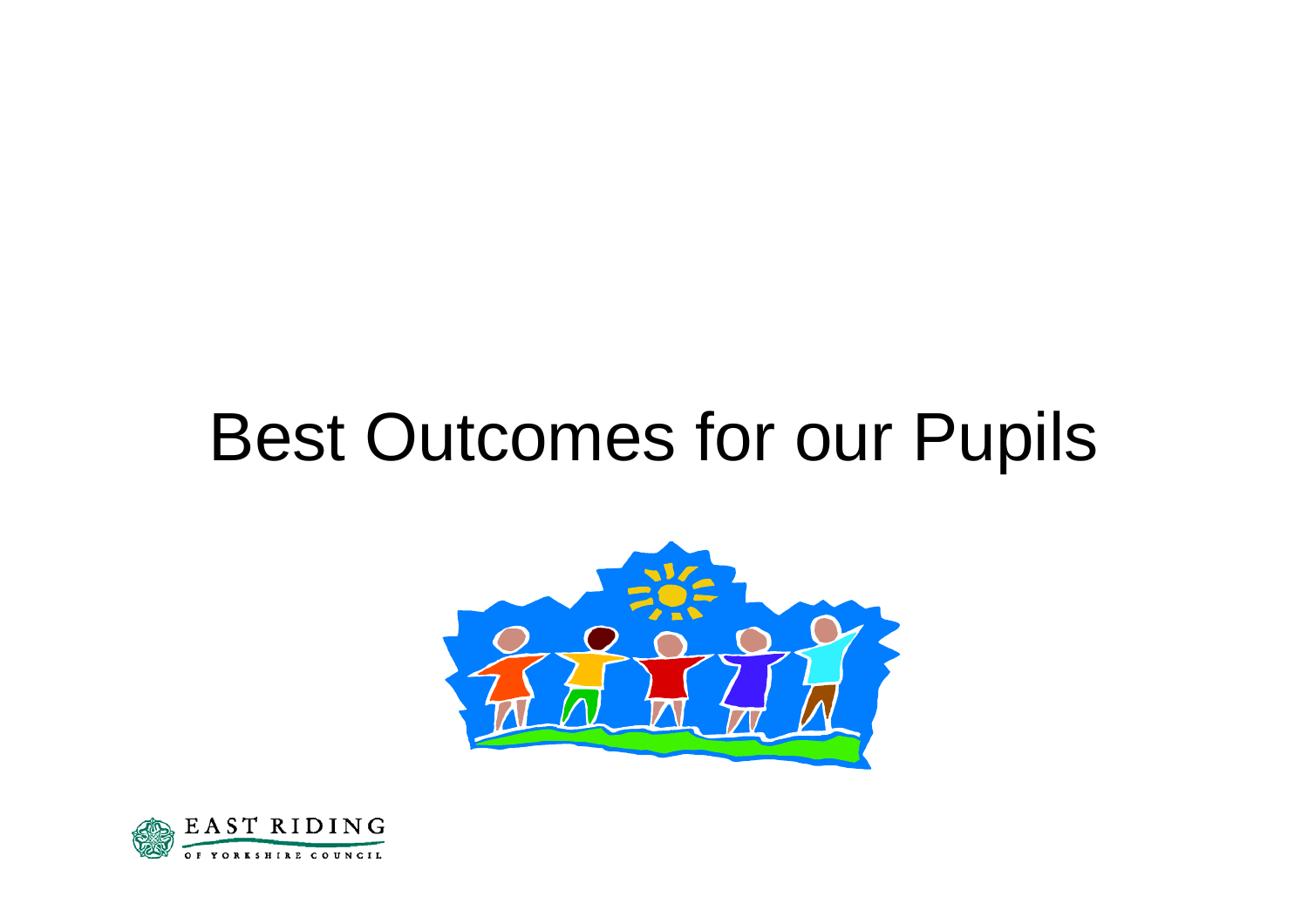## **Summary**

- To give assurance that secure financial management is in place
- Self assessment annually
- Provide evidence to support answers
- Consists of 23 questions GB formally discuss annually with Headteacher
- Chair of Governors signs completed form
- Send to Schools Finance

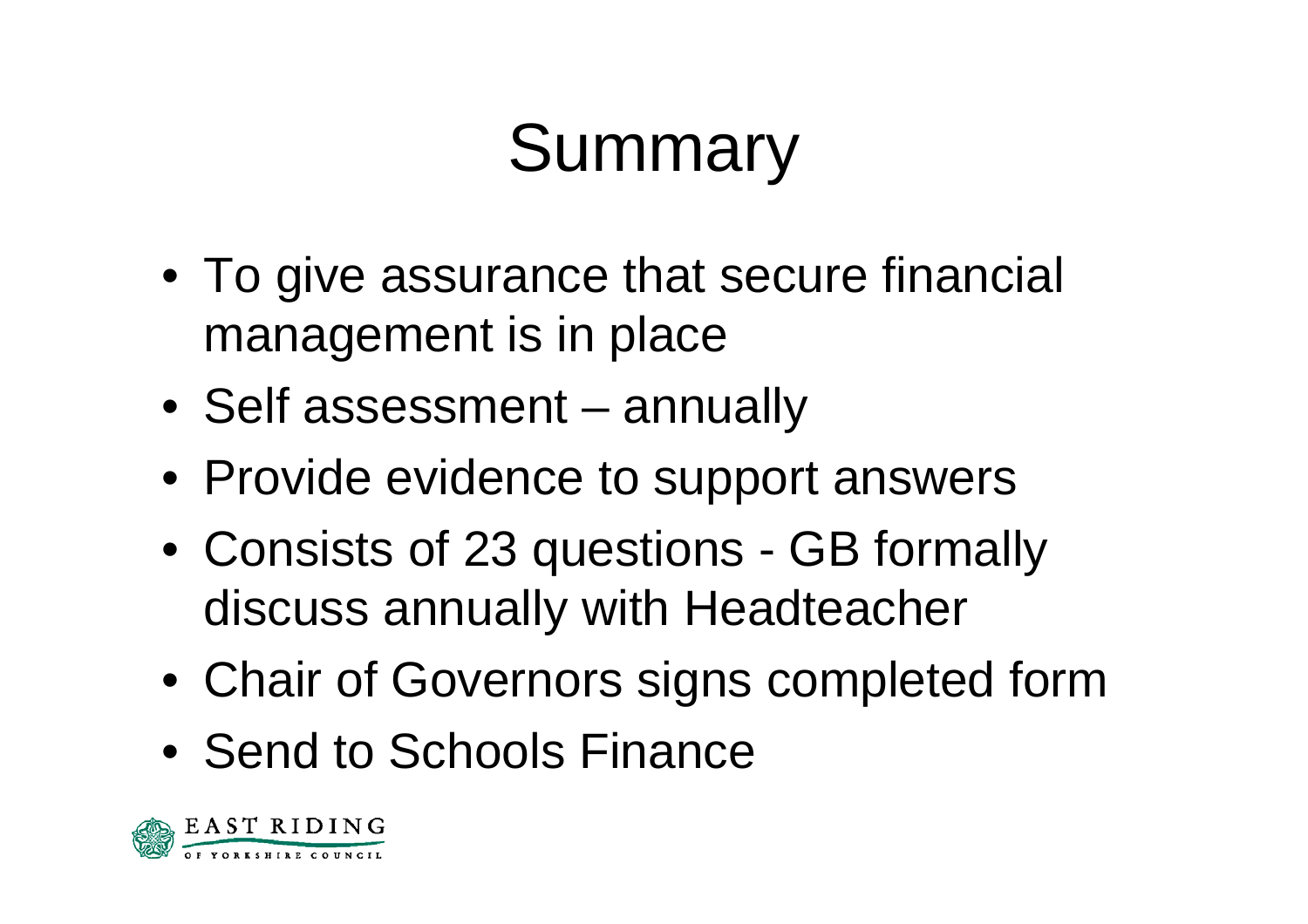#### Main thing is that Governors are confident about their answers

## By doing this Governors can be assured that they are carrying out their finance role

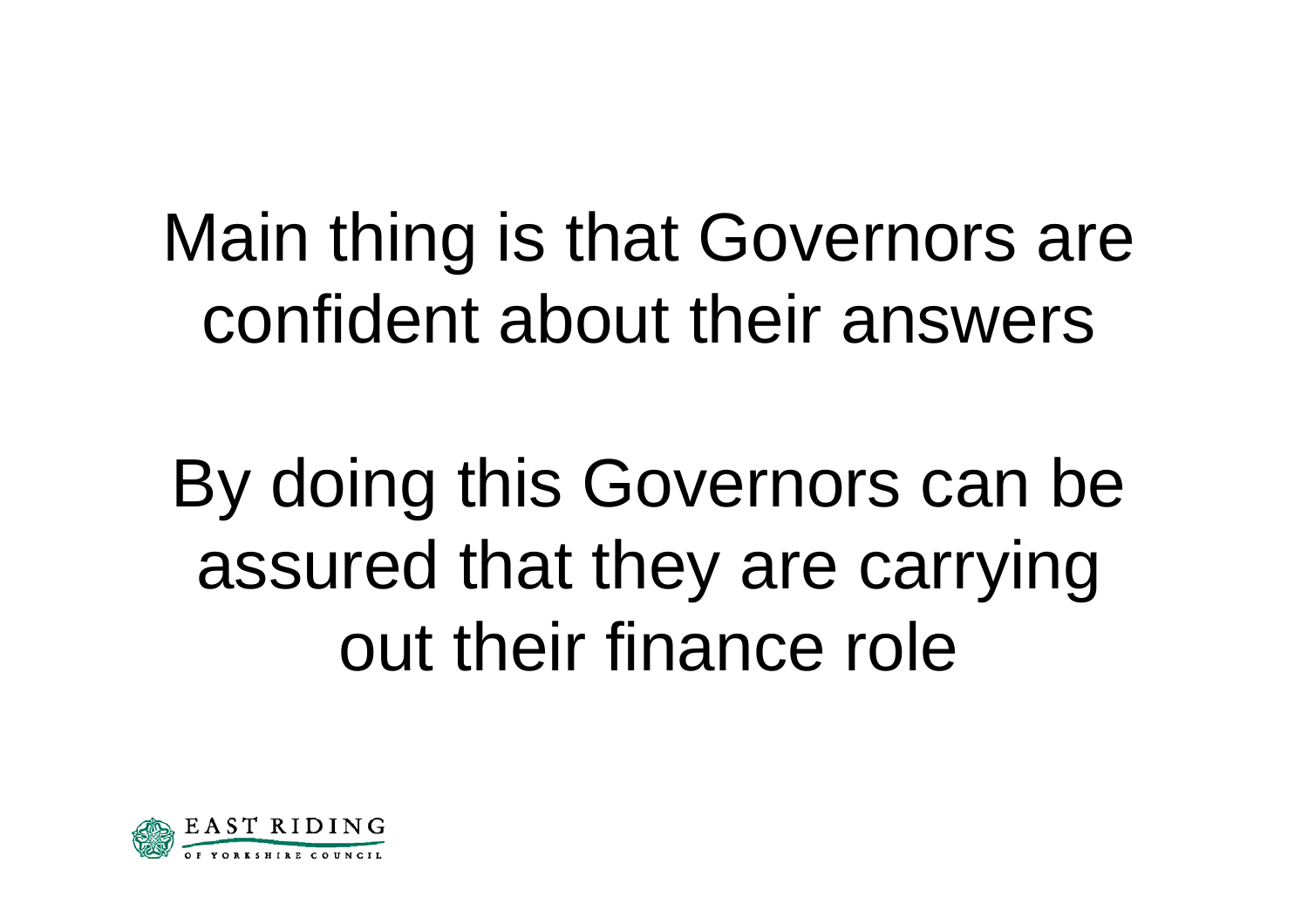#### Financial Management Standard in Schools (FMSiS)

•For those familiar with FMSiS–– SFVS is its replacement and **very similar** in the evidence that is required – keep doing what you did for FMSiS)

#### **Differences**

- Annual instead of every 3 years
- Self assessment instead of external assessment
- Wording of questions slightly changed

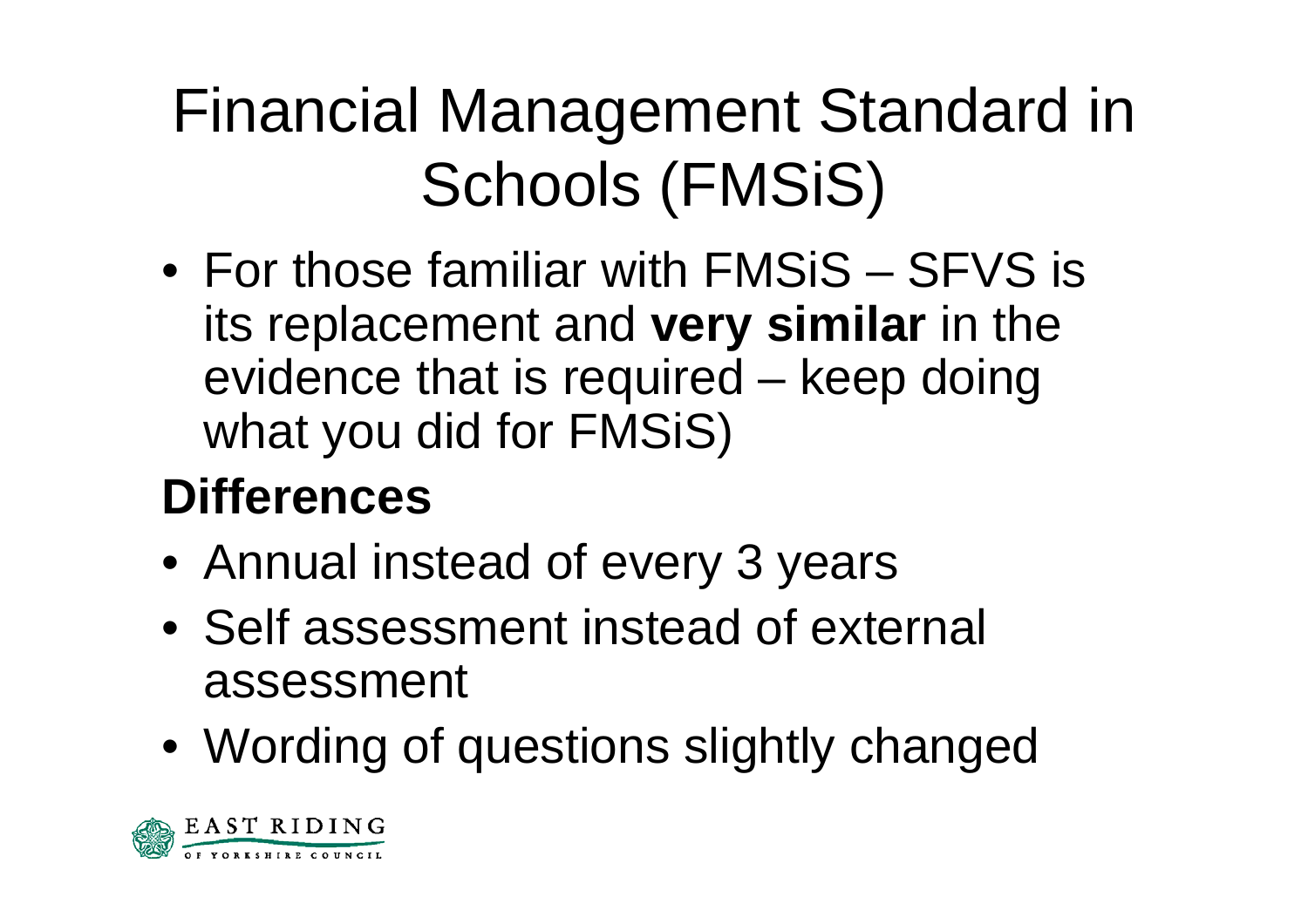#### To assist schools

- Schools Finance have taken the questions and crossed referenced them to the FMSiSmanual and listed the evidence that is requiredavailable on the schools intranet and www.eriding.net/ under the governors section.
- •Audit section have amended the Control Risk Self Assessment form (CRSA) and crossreference to SFVS and also available.

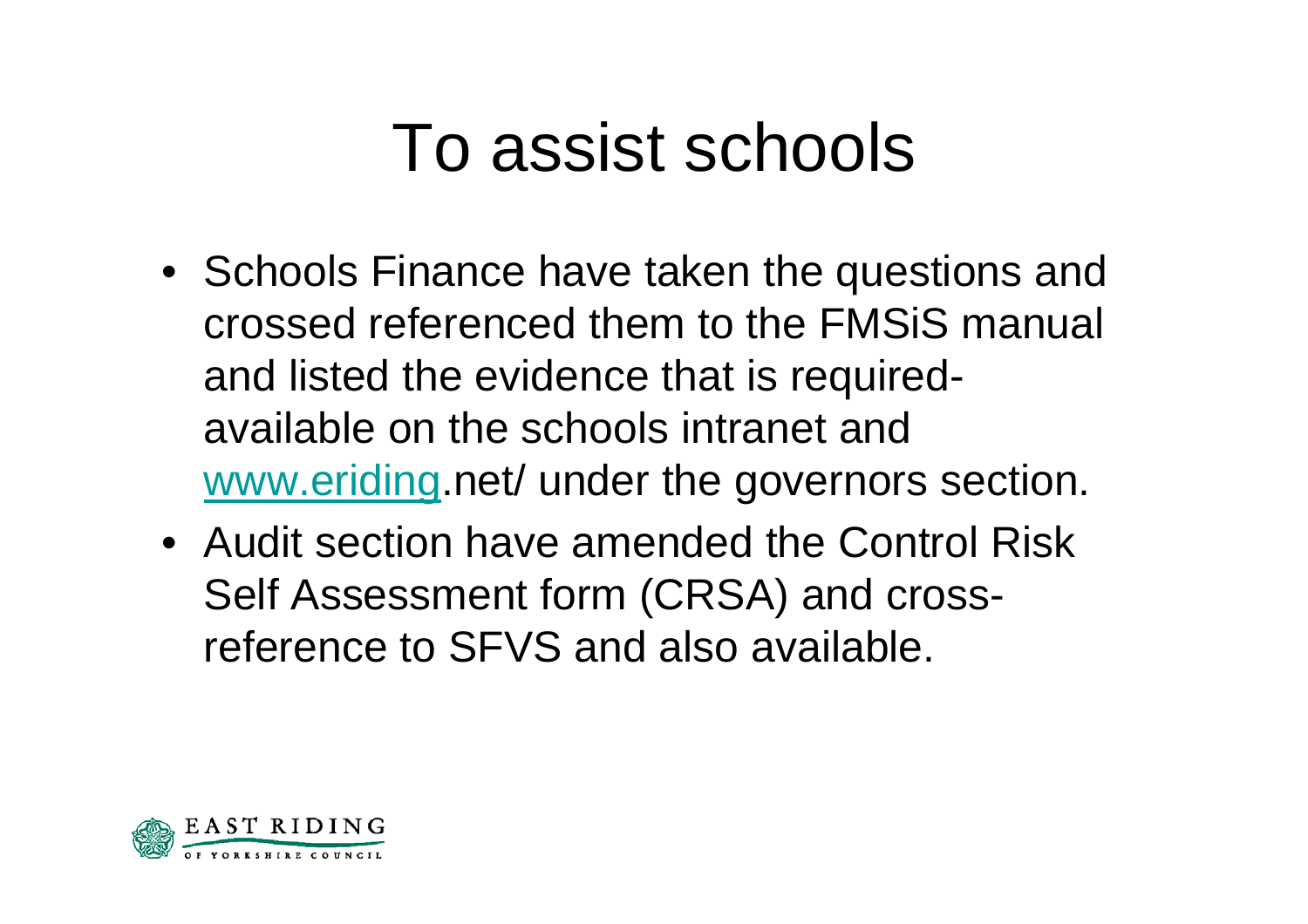### Timetable

- For Schools who did not achieve FMSiS, SFVS must be completed by end of March 2012
- For all other schools SFVS must be completed by end of March 2013
- LA recommend GB to submit by end of the summer term each year
- Annual self assessment



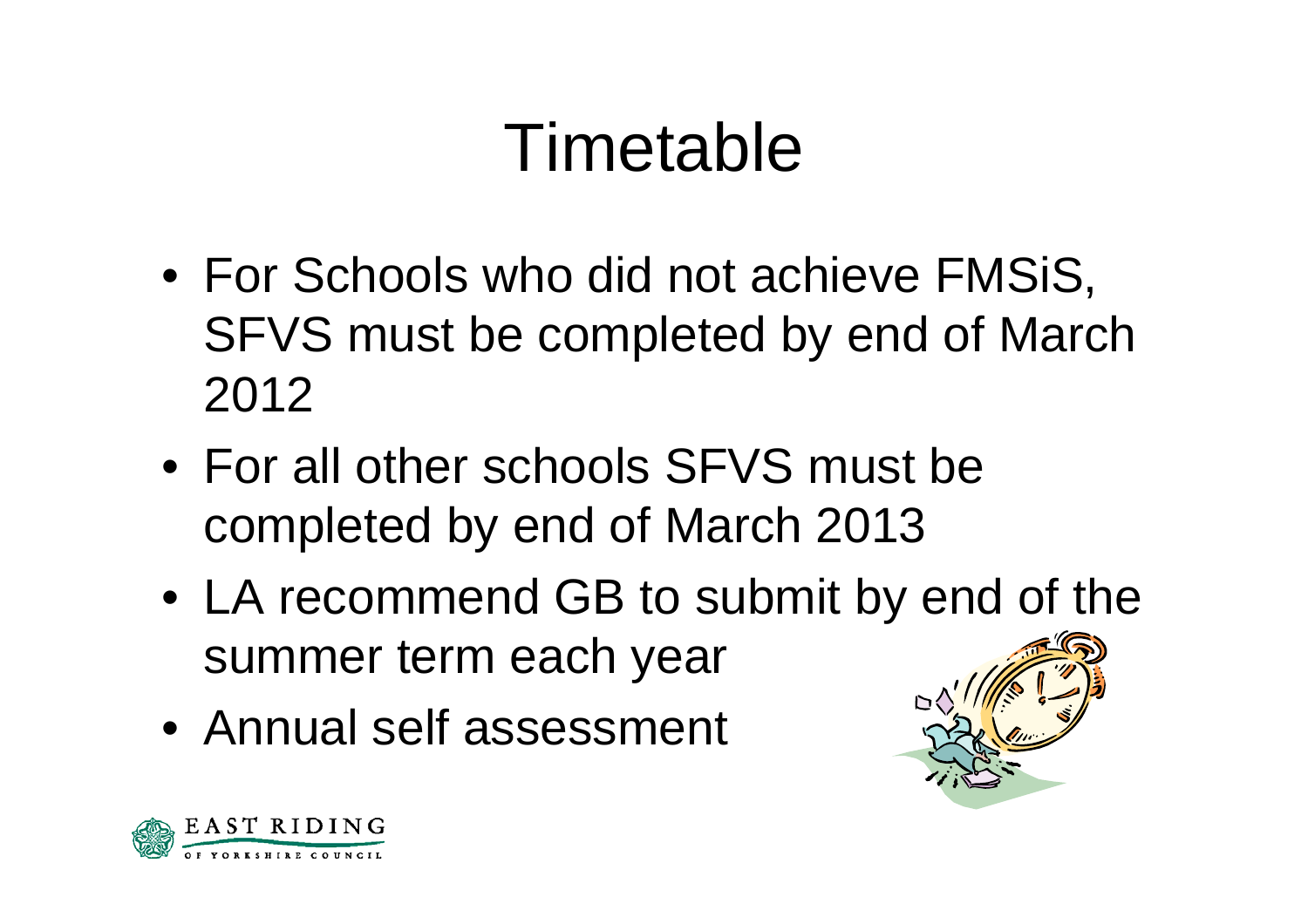## Strategic role

Broad view of everything a school is required to do, what it wants to achieve and how to get there

- Setting aims and objectives
- Agreeing policies, targets and priorities
- Monitoring and reviewing aims, objectives, and whether the policies, targets and priorities are being achieved

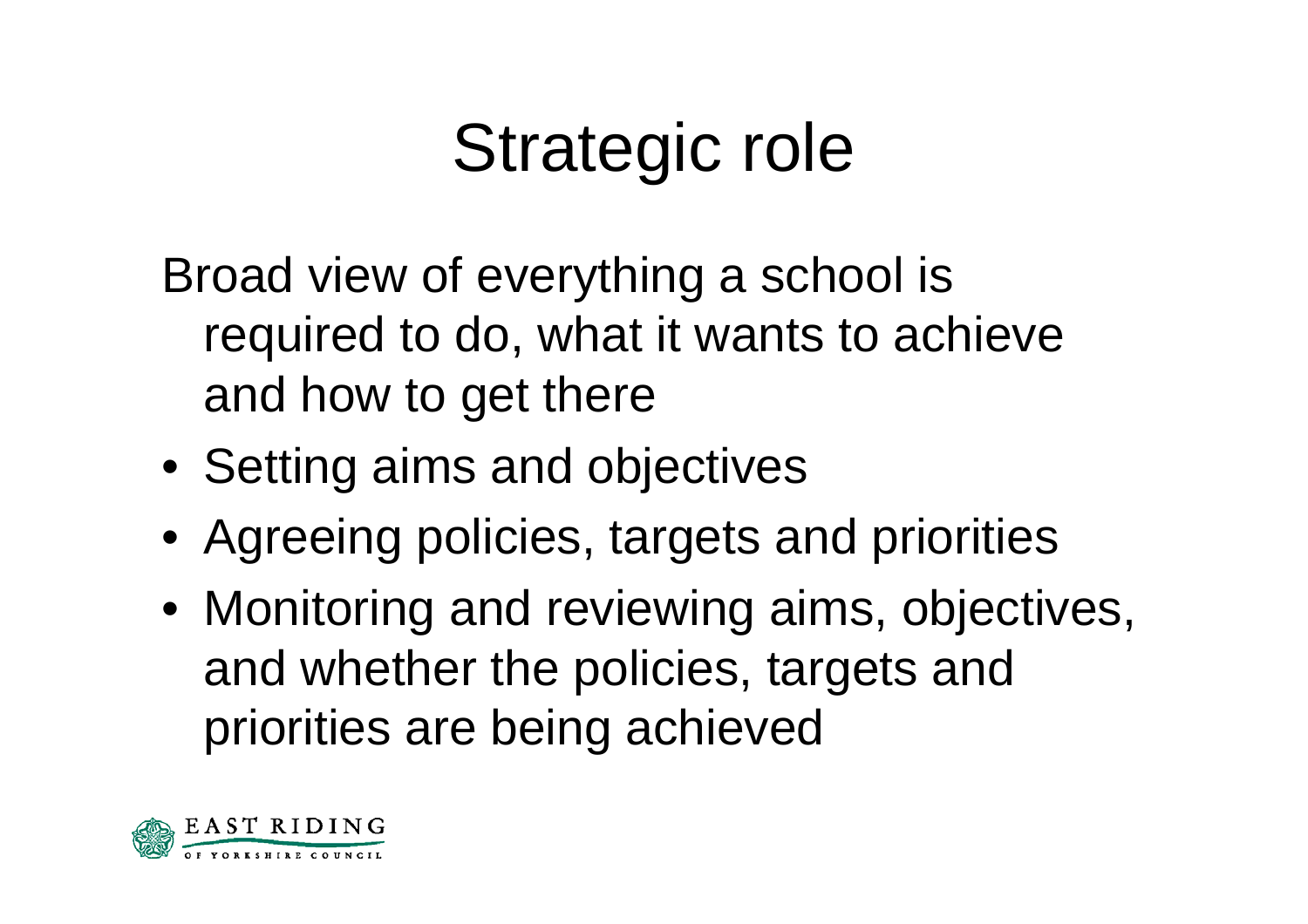## Critical friend role

From the Greek 'critic'  $=$  a person who offers a reasoned judgement

- Offers support, constructive advice, sounding board for ideas, second opinion and help
- Challenge, ask questions, seek information, improve proposals
- (visit and promote school, raising standards, safety and well being of pupils, listen to views of stakeholders, professional development of staff)

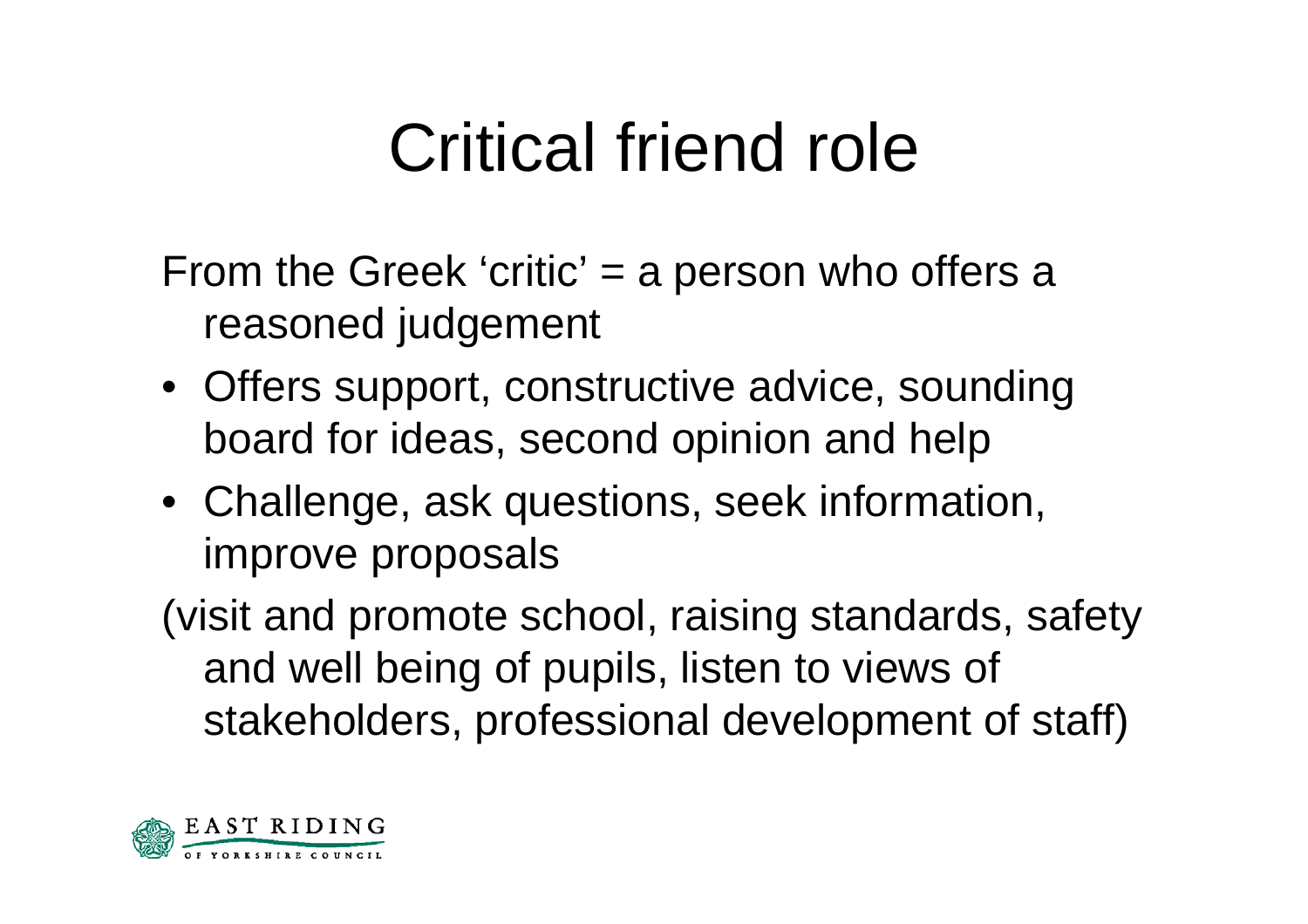# Governors Accountability Role

The head teacher and professional staff are accountable to the Governing Body for the School's performance. The GB must be prepared to explain its decisions and actions. GB part of leadership and management of the school.

- Self evaluation
- School improvement plan
- Outcomes of OFSTED inspections
- Monitor and analyse performance data
- Take account of needs of vulnerable pupils and their outcomes

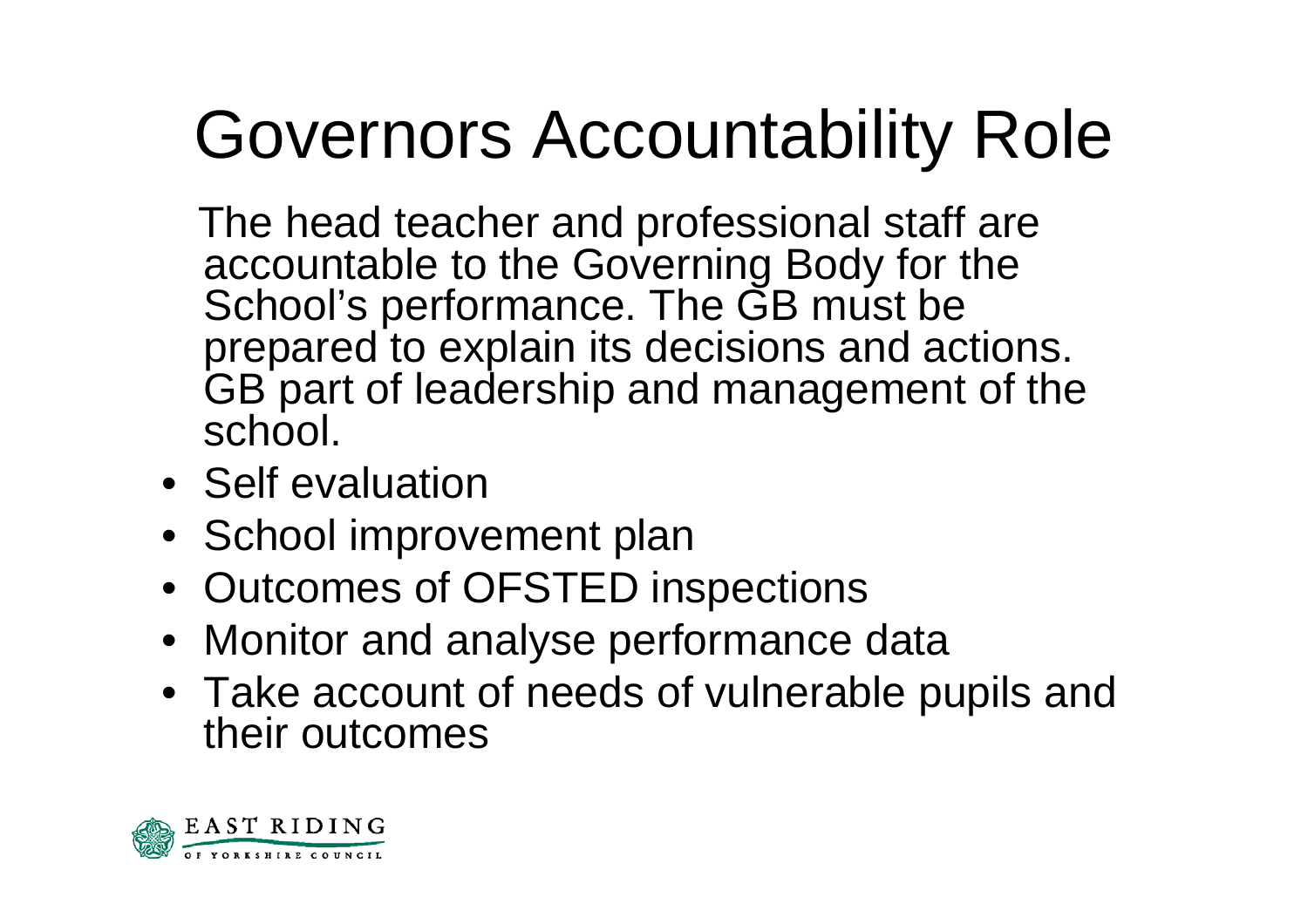# Accountability (cont)

- Monitor the effectiveness of the deployment of resources to achieve best value and outcomes for pupils
- Understand and implement the school's statutory duties and ensure compliance
- Understand the schools strengths and weaknesses



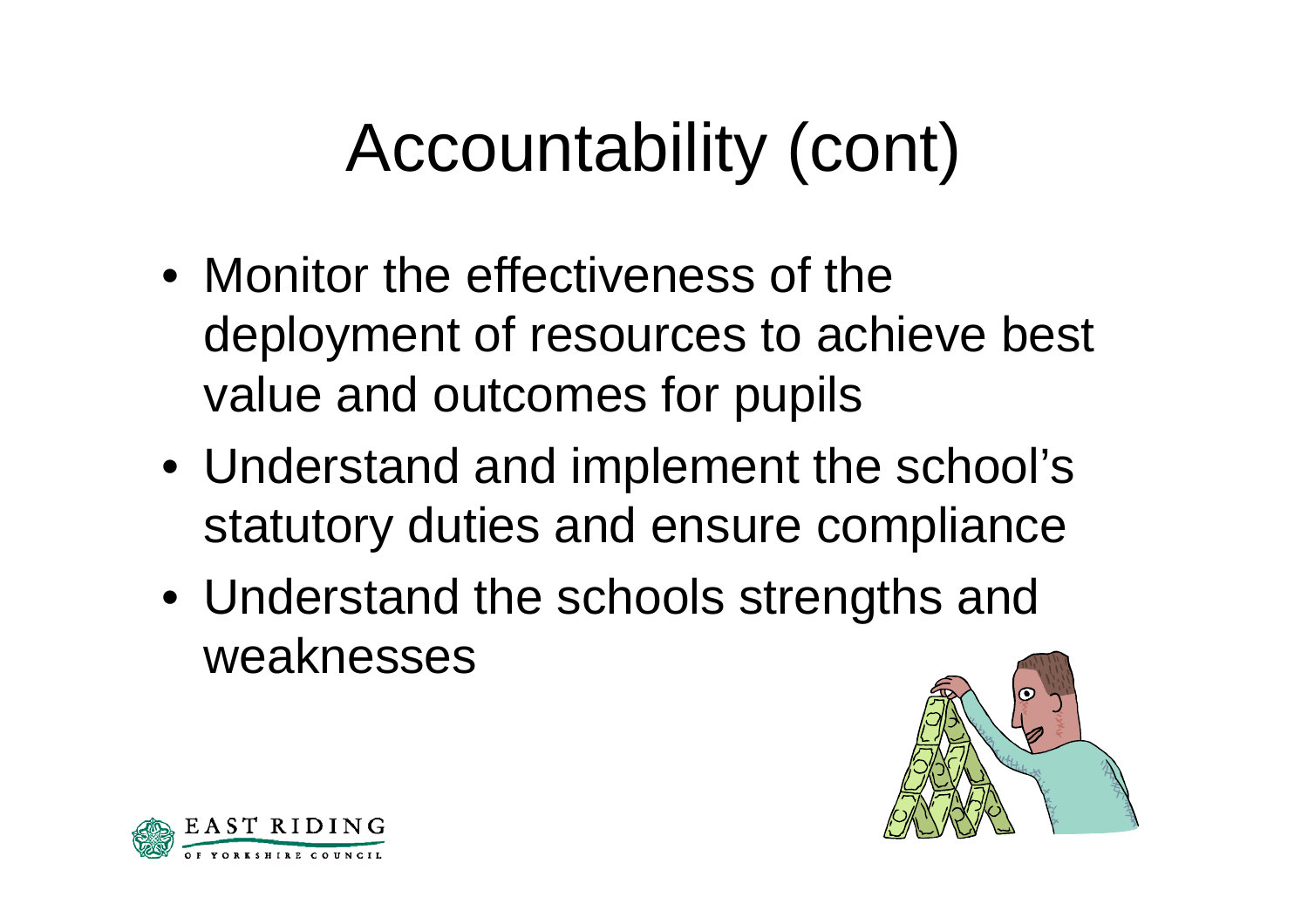• Does GB have adequate financial skills to fulfil its role of challenge and support in the field of financial management and value for money?

#### **Evidence**

• Complete Governors Competencies matrix



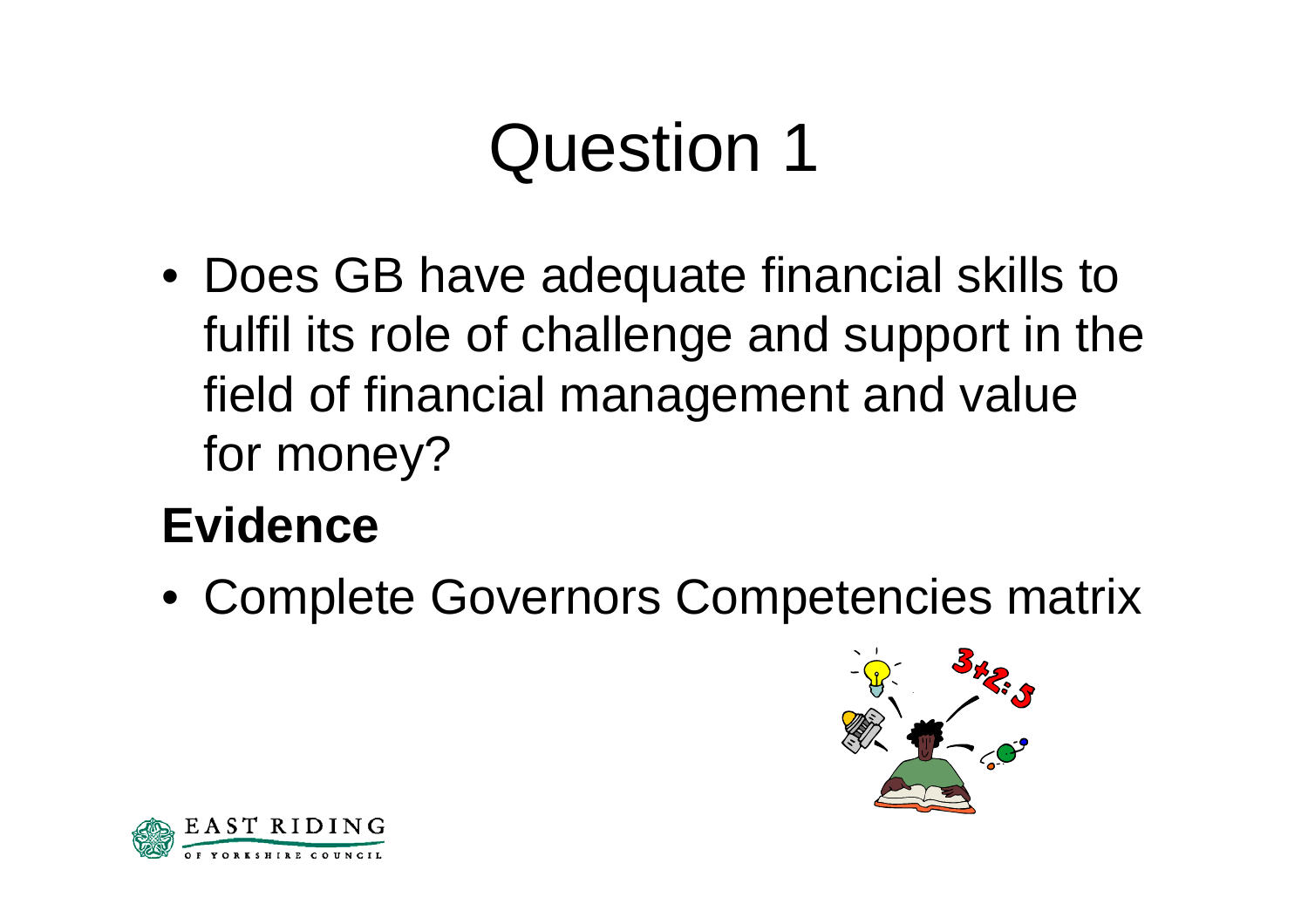Does GB have a finance committee with clear terms of reference?

- Terms of Reference
- List of governors, committees and timetable of meetings

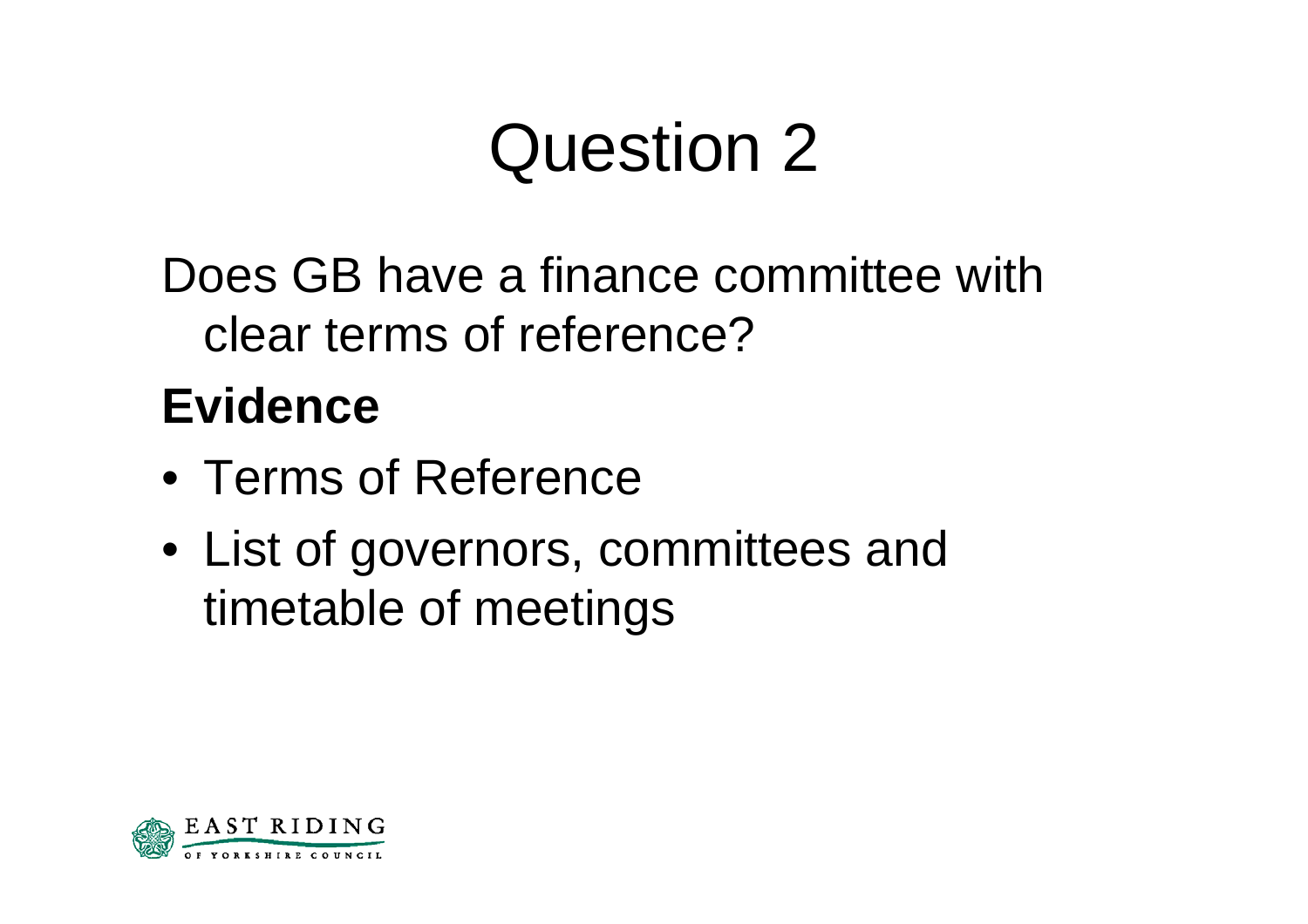• Clear definition of the responsibilities of the GB and the school staff

- Terms of Reference
- Scheme of Delegation
- Governors Induction Pack

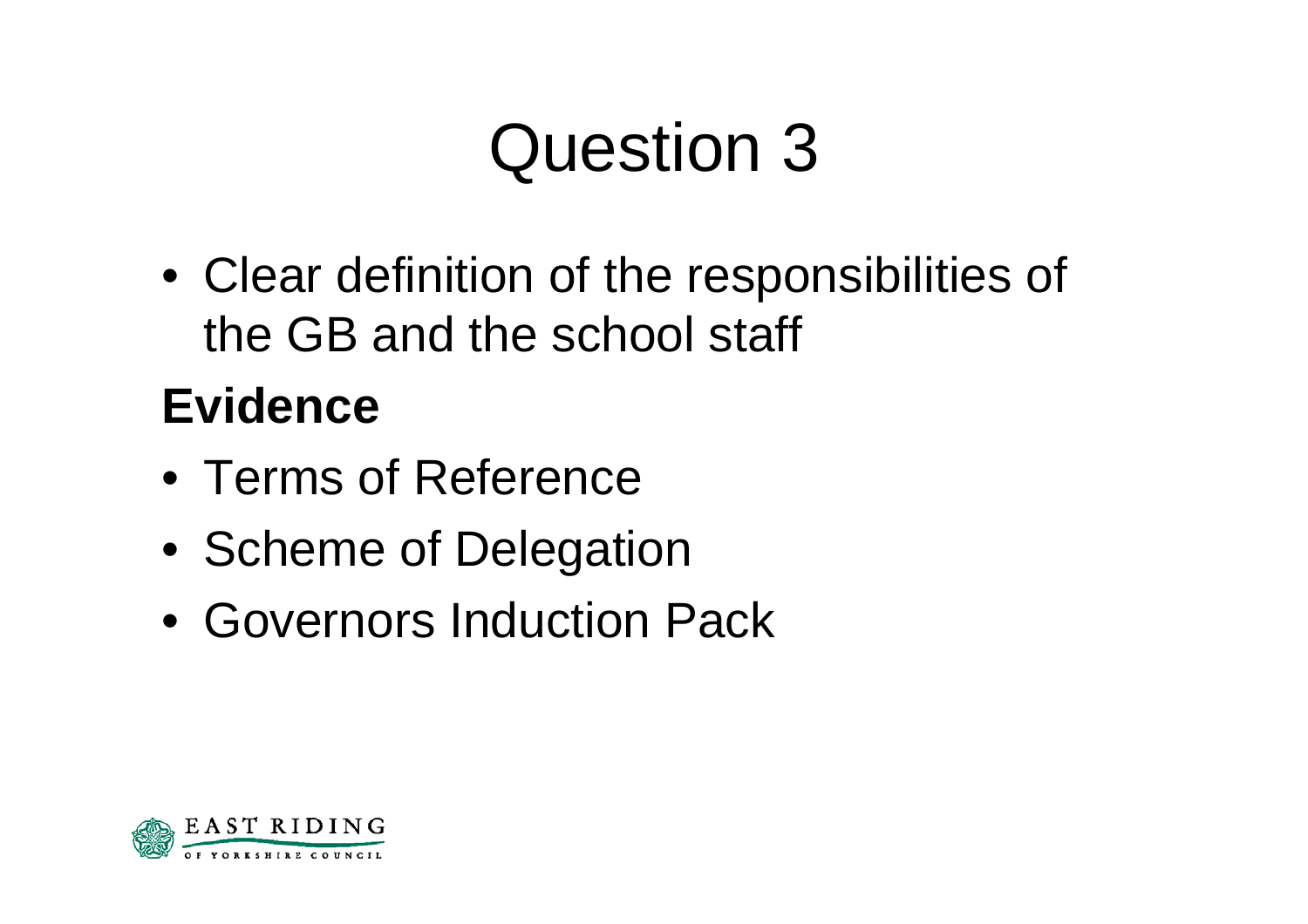- Does the GB receive concise budget monitoring reports at least 3 times a year? **Evidence**
- Schools Finance send schools budget monitoring reports on a monthly basis. We recommend that a nominated governor receive a copy of these each month. The finance committee sees them each term, hopefully before meeting.

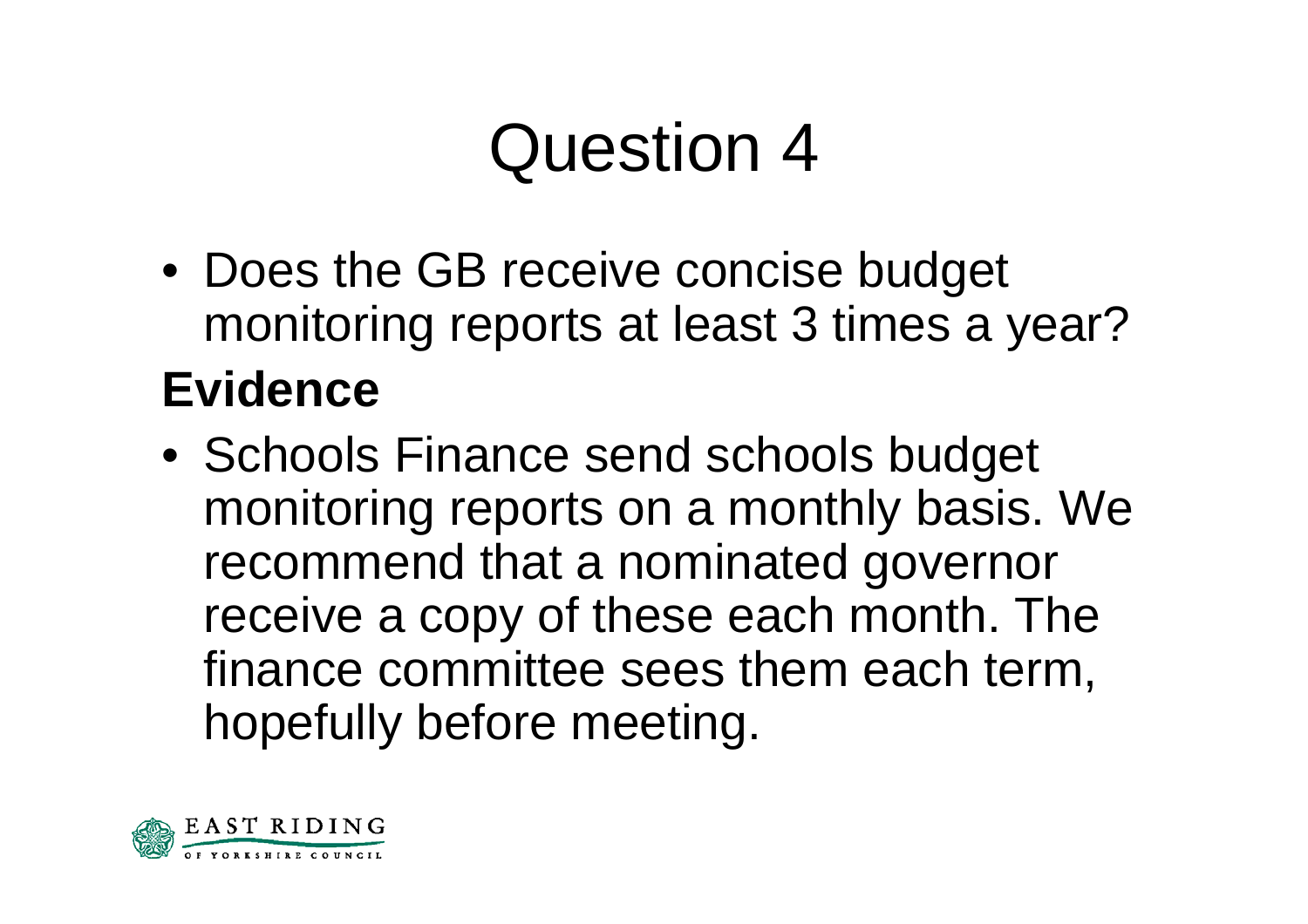

- Business interests are recorded to avoid conflict of interest
- **Evidence**
- This is a regular annual agenda item for the full GB
- Documentation showing segregation of decision making
- GB minutes

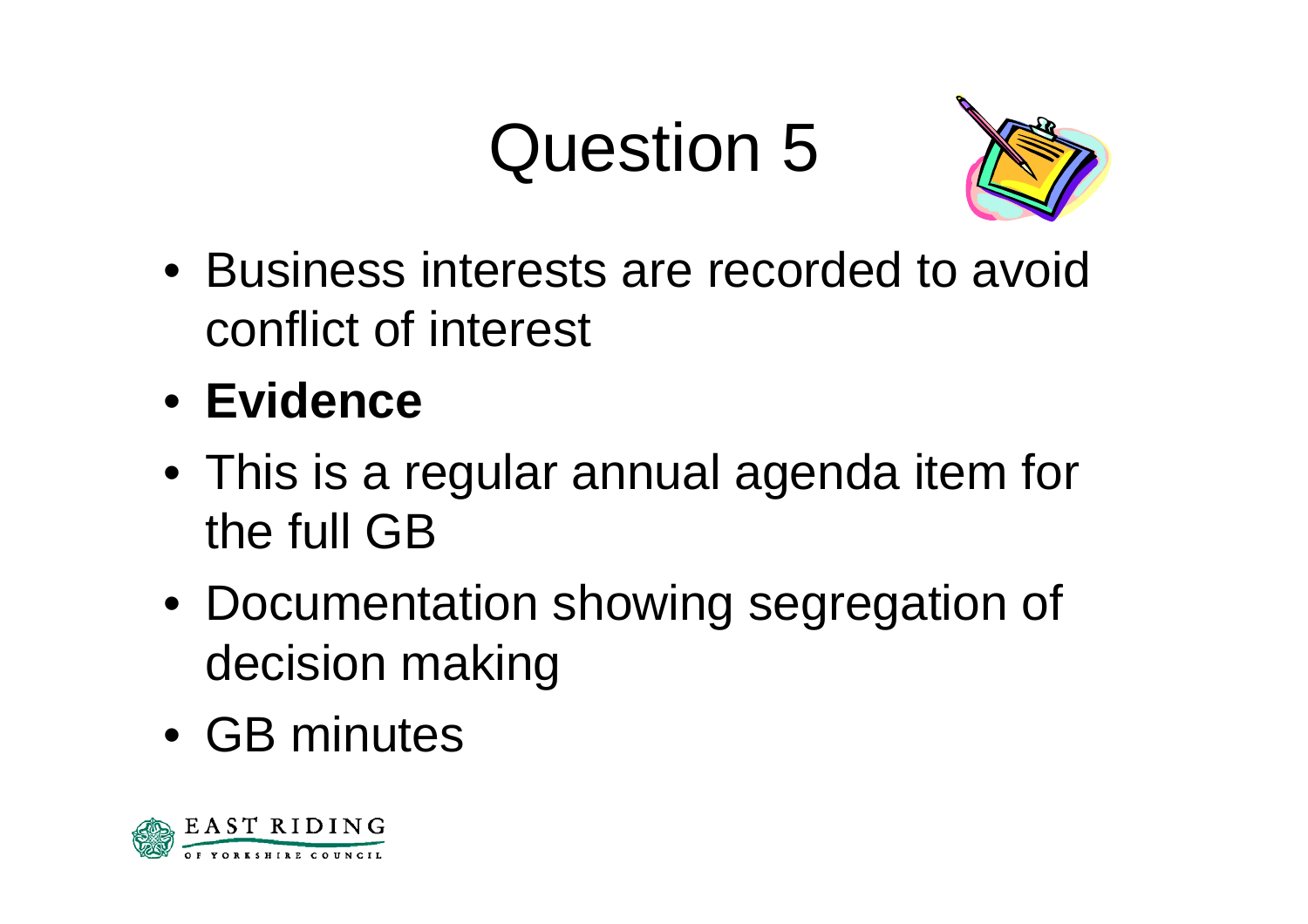• Does the school have access to adequate level of financial expertise if staff are absent?

#### **Evidence**

• Say how you would cover. Are other staff trained up to keep work ticking over in the short term? Work with another school who could help out? Use School finance peri bursar service?

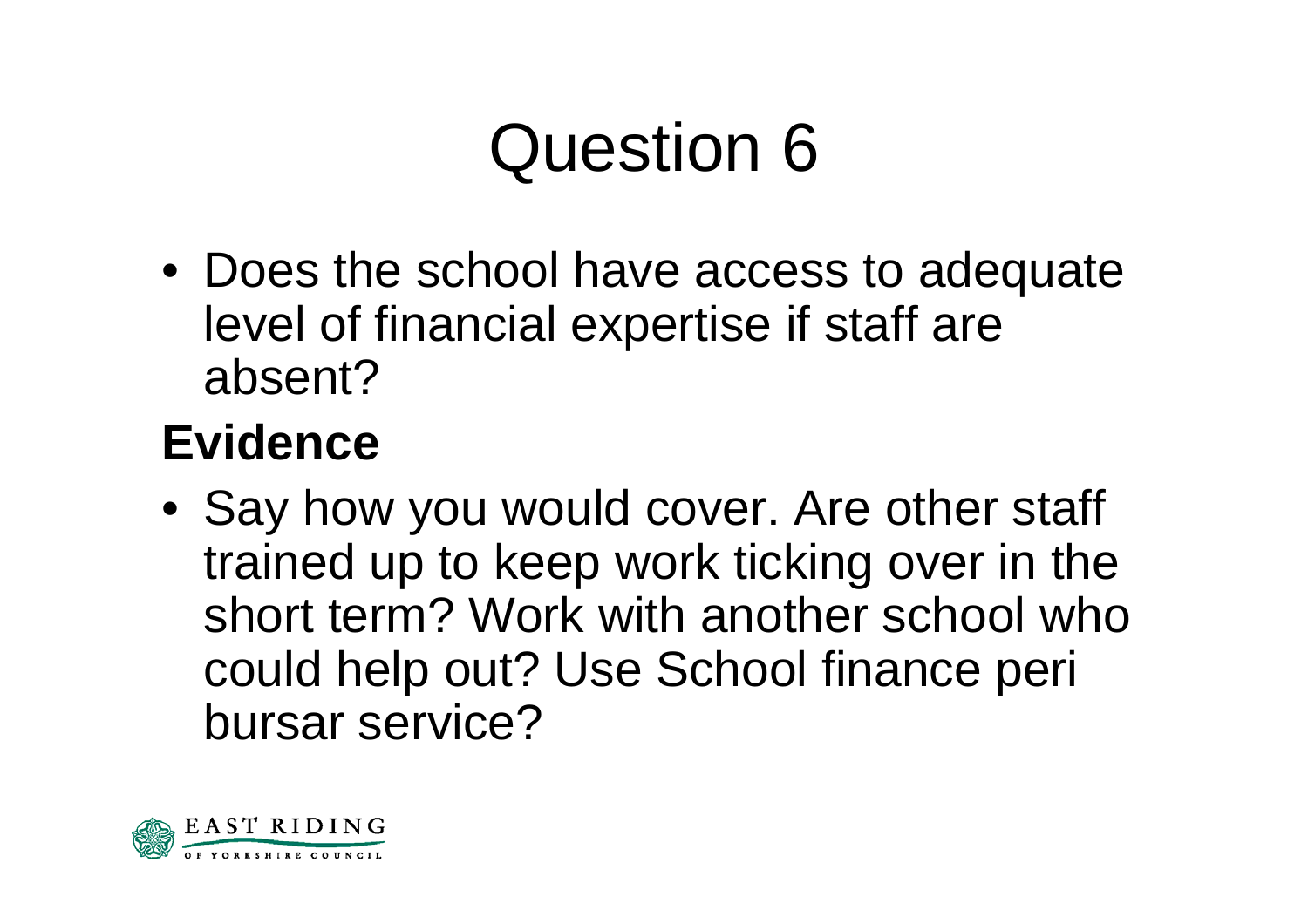

- Does the school review its staffing structure regularly? **Evidence**
- •GB minutes to highlight discussions

*Very important- staffing costs often form 80%-90% of a schools spend and can push schools into a deficit position* 

*Need to review in light of projected pupil numbers and projected balances from the 3 year plan.* 

*Review in line with attainment*

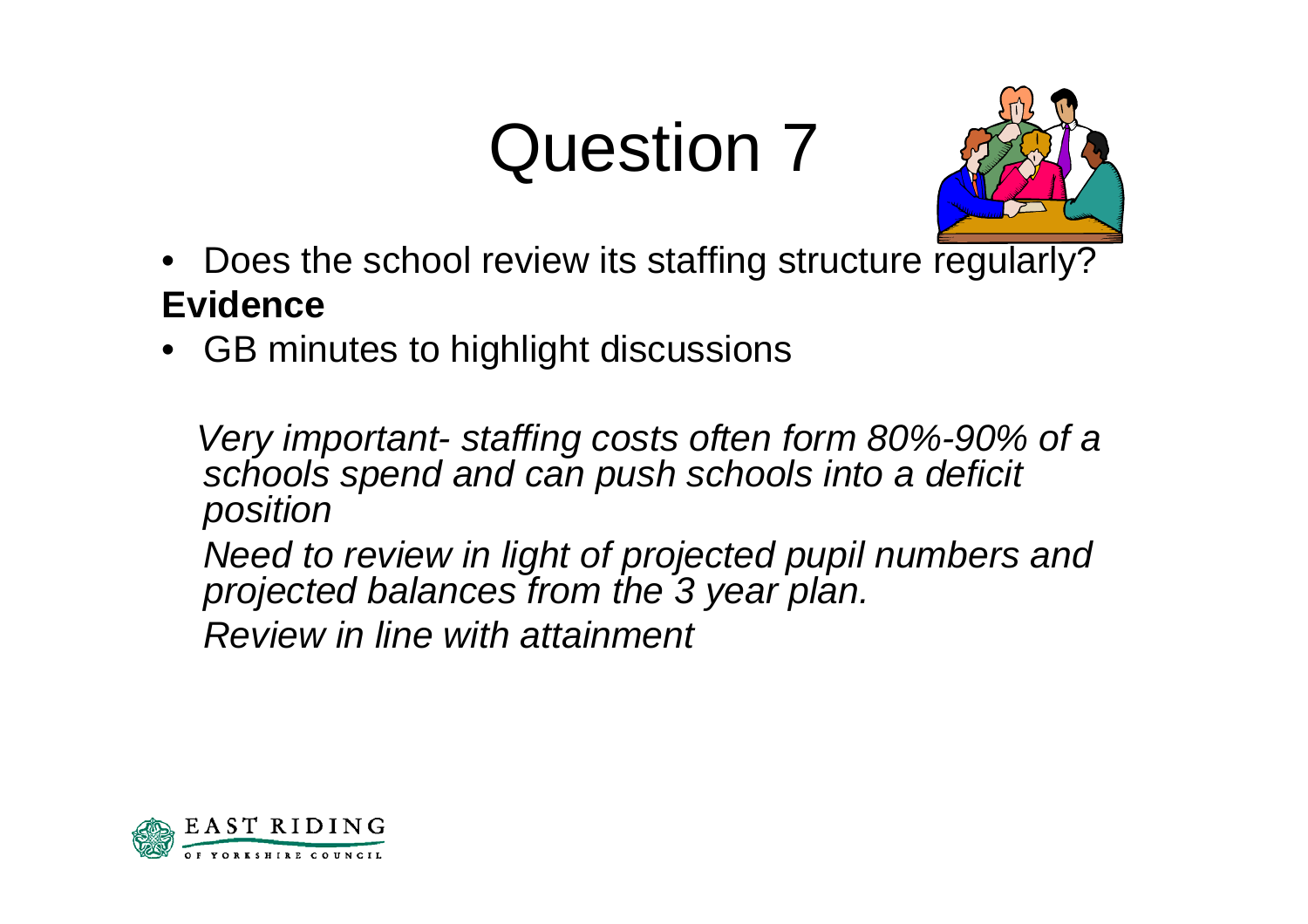

- Is there a clear and demonstrable link between the school's budgeting (3 year plan) and its plan for raising standards and attainment (school development plan SDP)?
- **Evidence**
- GB minutes

*There are spaces on the 3 year plan to cross reference to the SDP. It is important that initiatives and priorities are costed and built into the budget to see if affordable in the short or long term.*

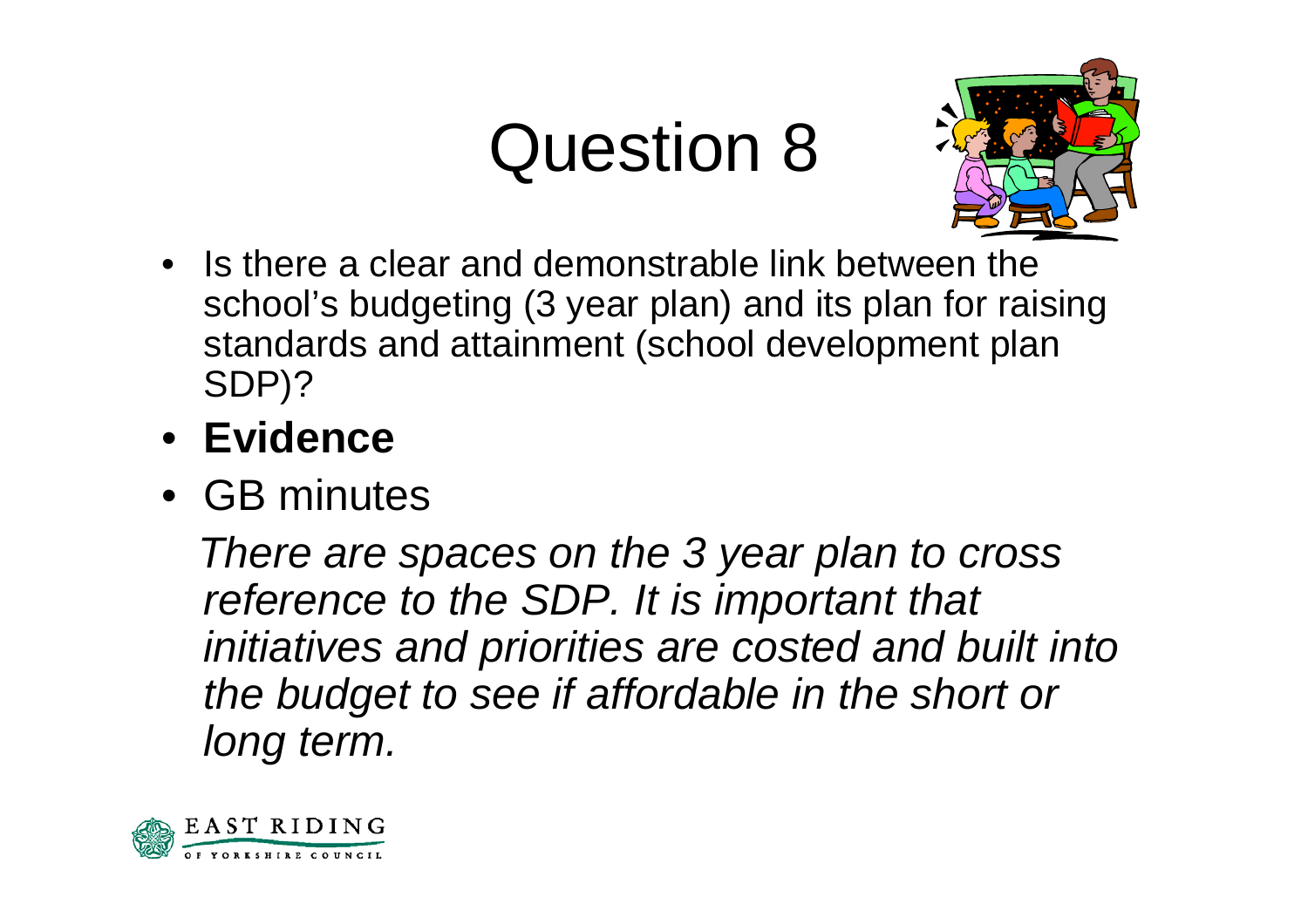• Does the school make a forward projection of budget, for at least 3 years?

#### **Evidence**

• 3 year plan – ensure plan is accurate



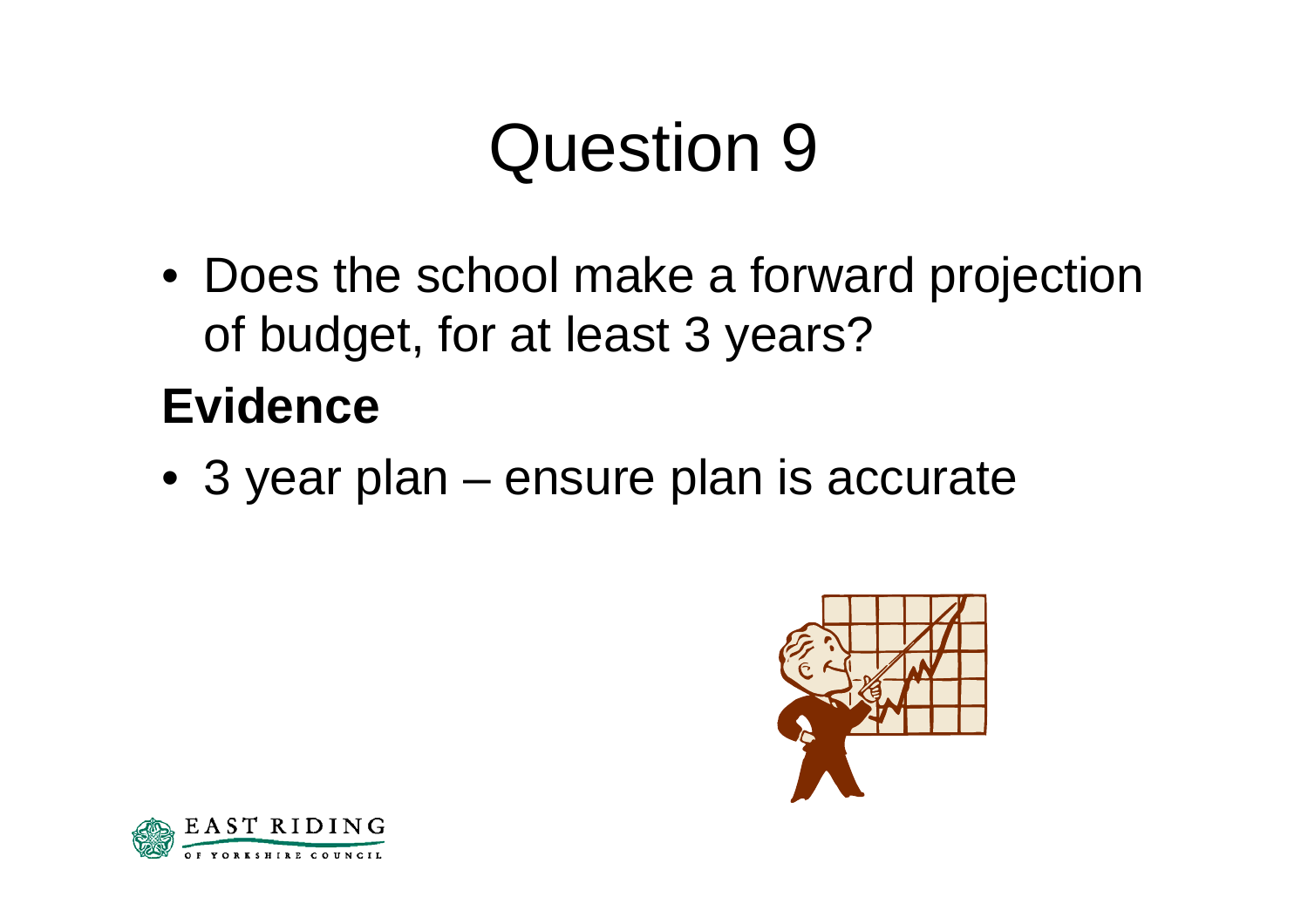•Does the school set a well-informed and balanced budget each year (with an agreed plan and timed plan for eliminating any deficit)?

- •GB minutes to show discussion and GB approval of plan
- School should have adopted 'Scheme for Financing Schools'

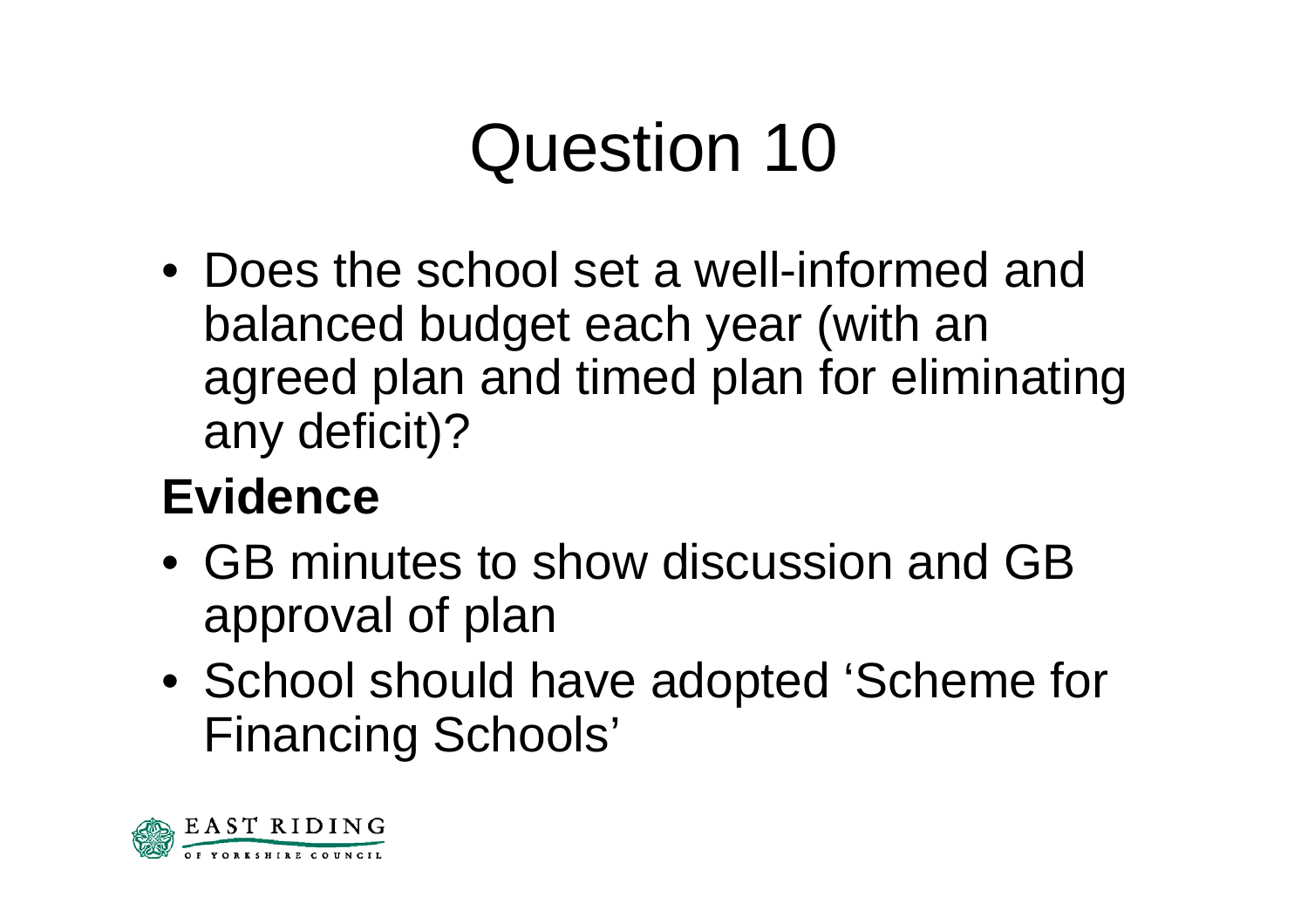• Is the end of year outturn in line with budget projections, or if not, the GB alerted to significant variations in a timely manner?

#### **Evidence**

• GB minutes on discussions surrounding year end balances

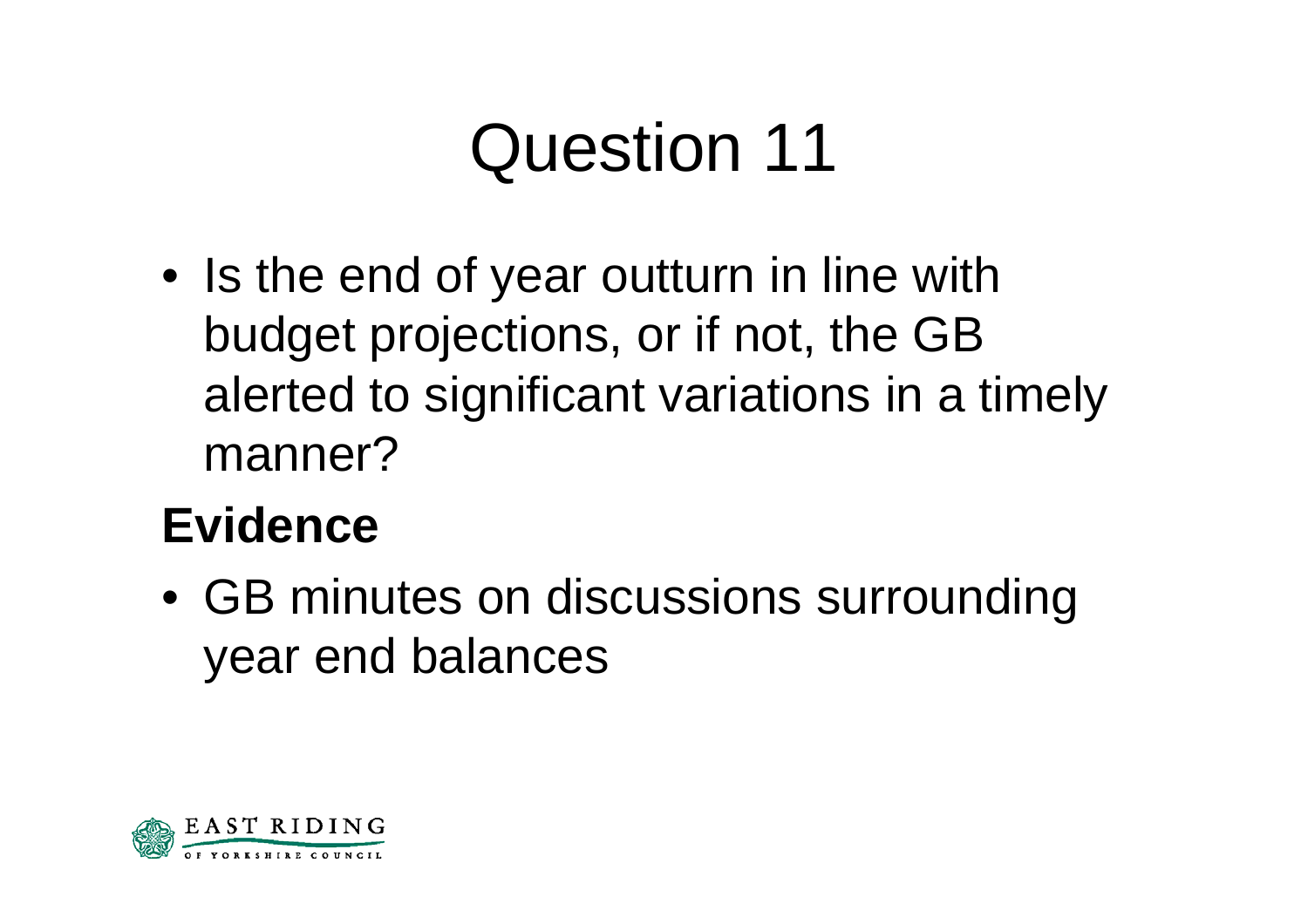• Does the school benchmark its income and expenditure annually against other similar schools?

#### **Evidence**

• GB minutes showing ERYC key indicators discussed. Use of DfE benchmarking website

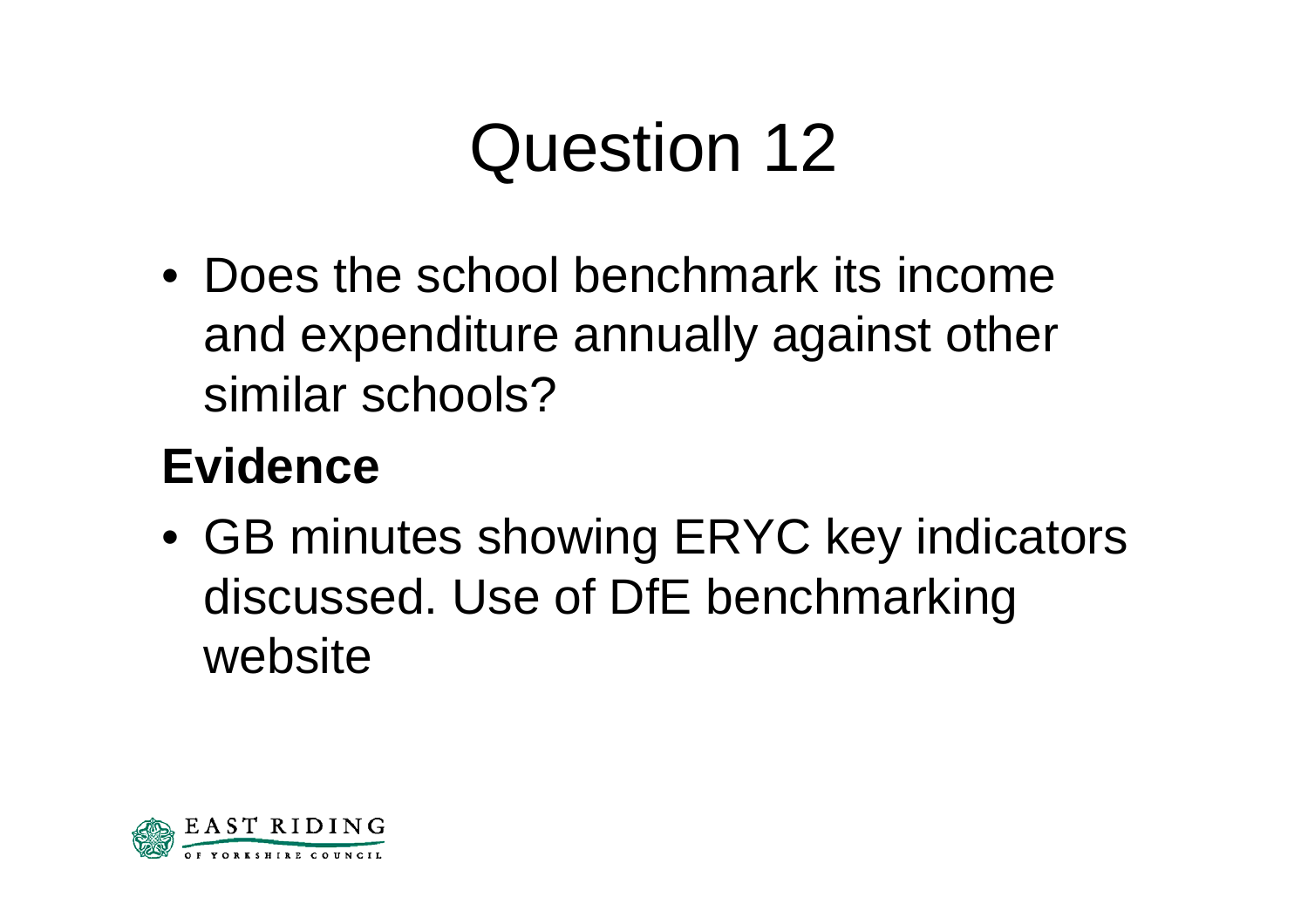• Does the school have procedures for purchasing goods and services?

- •GB minutes- discussion around value for money
- Adopt contract procedure rules

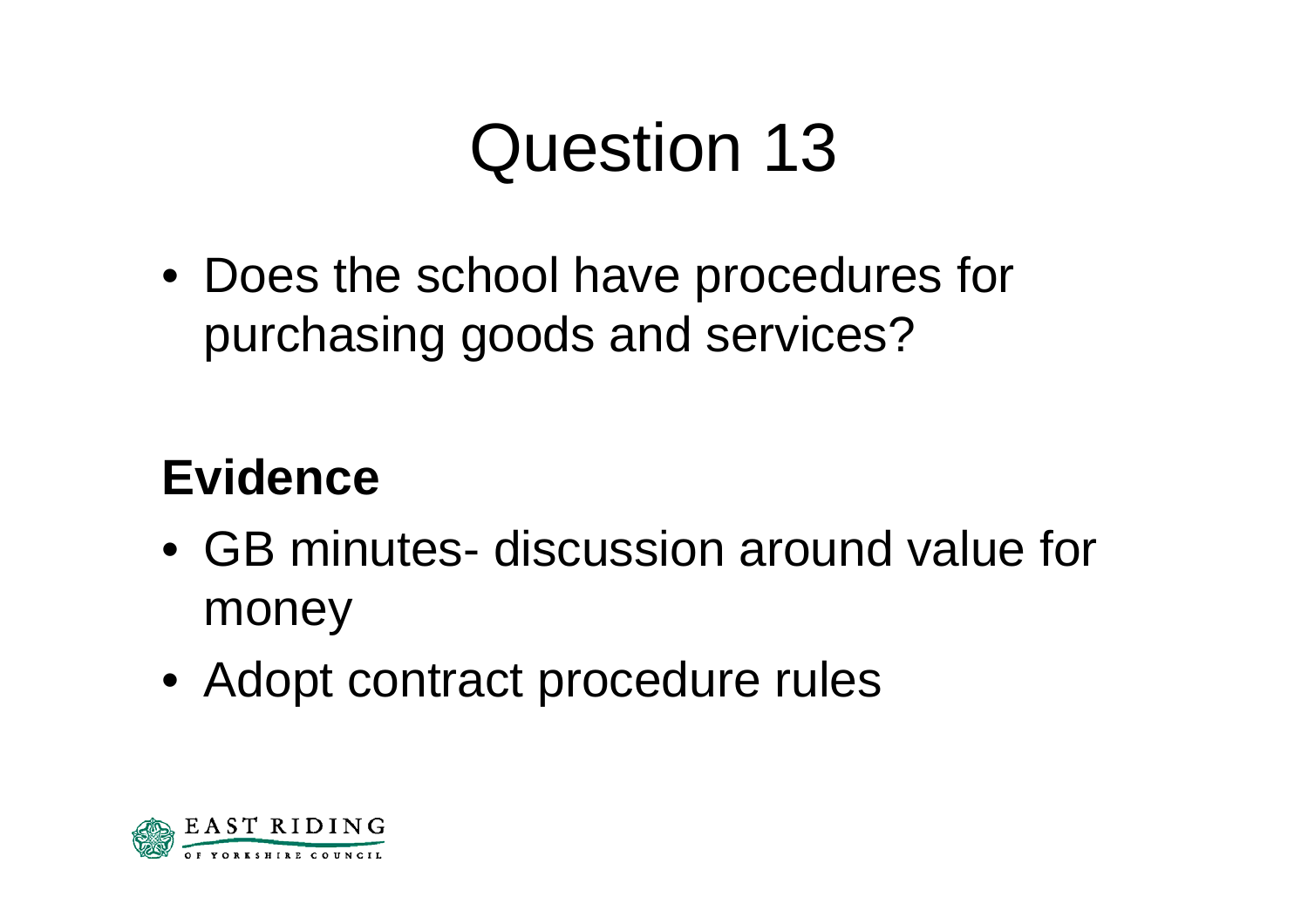•Are balances at a reasonable level and does the school have a clear plan for using the money it plans to hold in balances at the end of each year?

#### **Evidence**

• GB Minutes



• Completion of excess balance form *Governors should be aware on the scheme for recycling excessive balances*

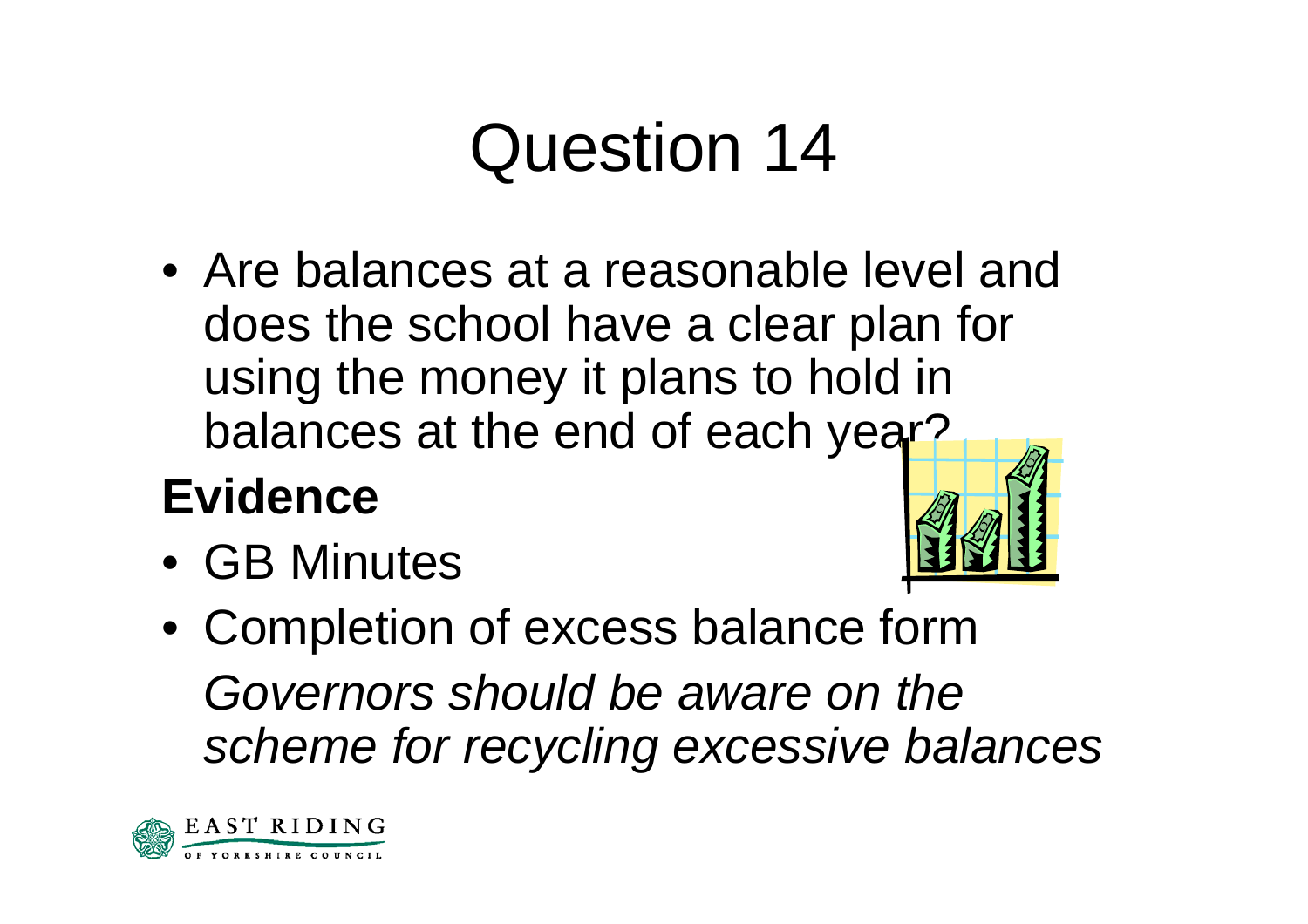• Does the school maintain its premises and other assets to an adequate standard to avoid urgent repair/ replacement?

#### **Evidence**

• Premises and ICT improvement plan









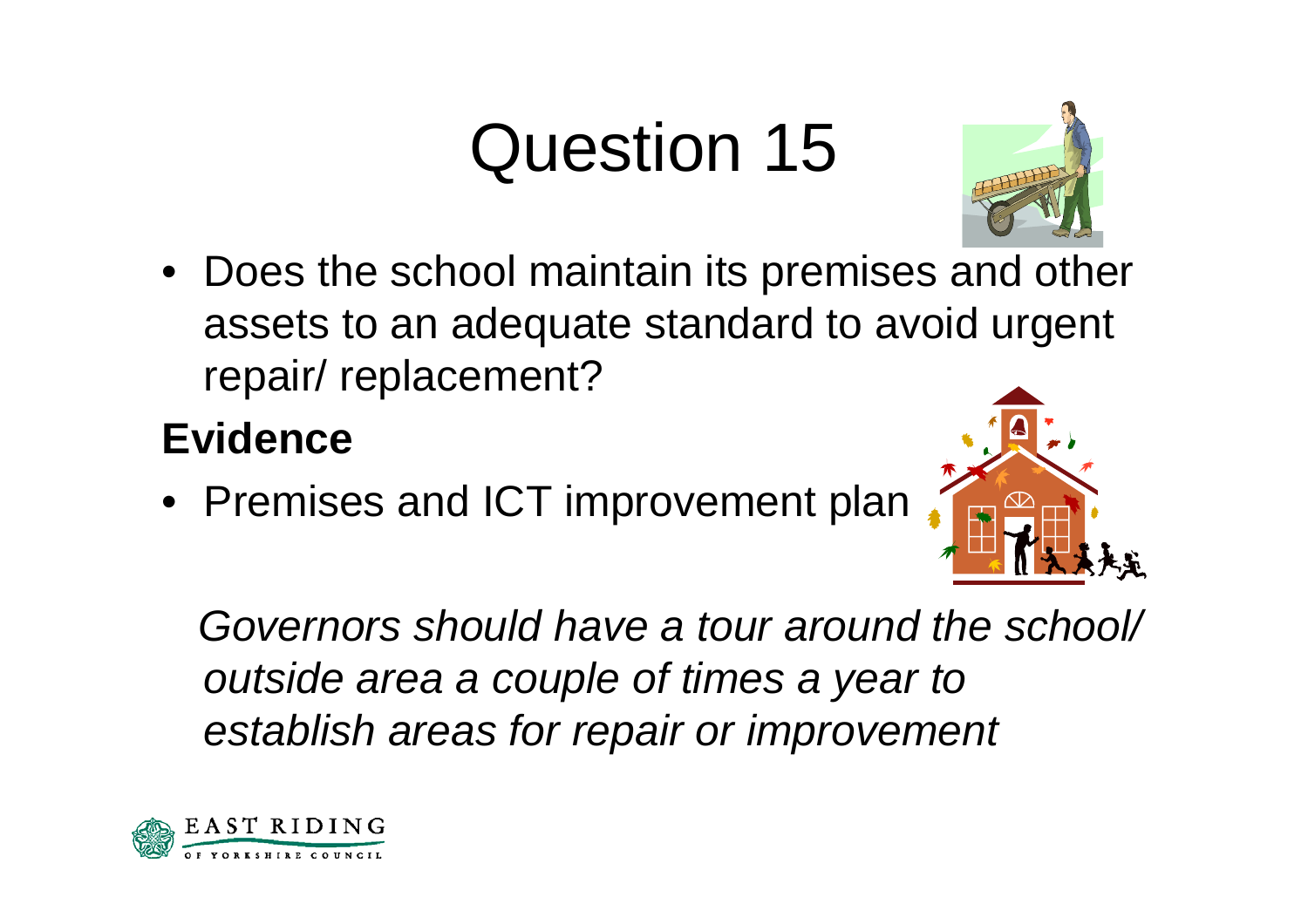•Does the school consider collaboration with others eg sharing staff or resources, where that would improve value for money?

- •GB Minutes
- Approved Best Value Statement



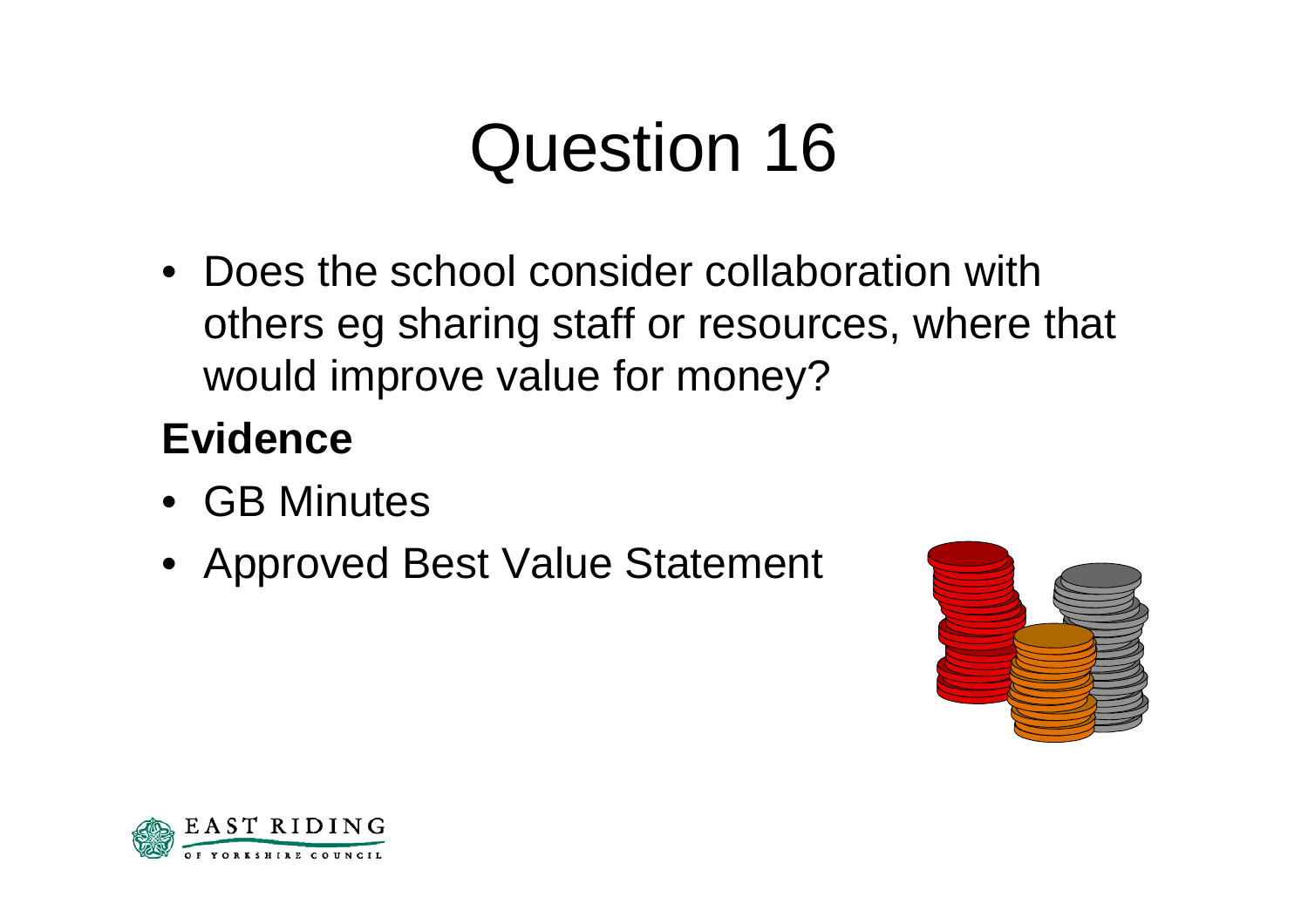• Can the school give examples of where it has improved the use of resources during the past year?

- •GB Minutes
- *e.g renegotiate contracts, change supplier, changed the way back office/ classroom operations are done. School meals/ ordering of stationery*

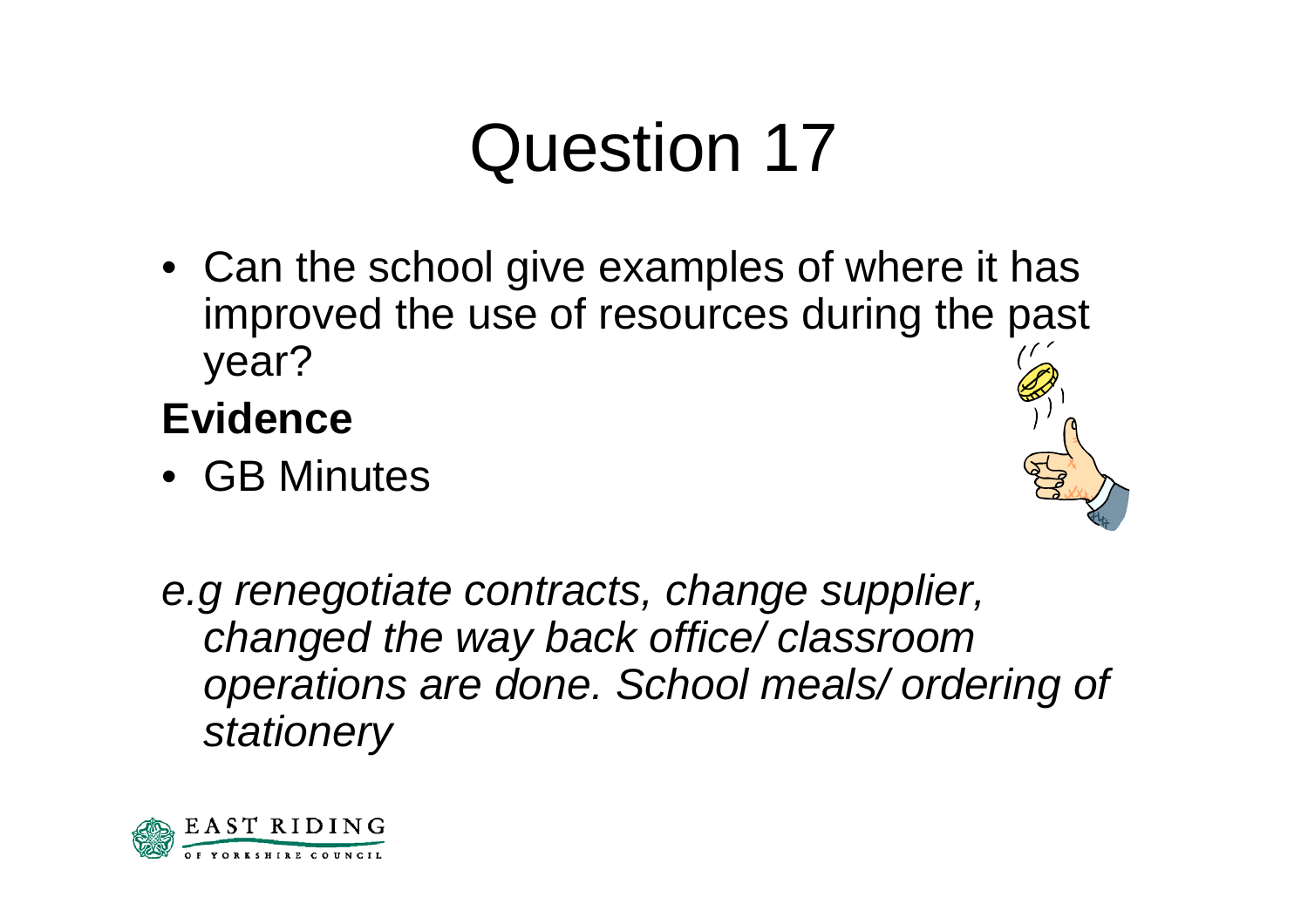• Is the GB sure that there are no outstanding matters from audit reports?

- GB minutes school should report to GB that matters arising have now been dealt with.
- Review charging policy annually *We see many examples when audit recommendations have not been actioned and are on subsequent audit reports*

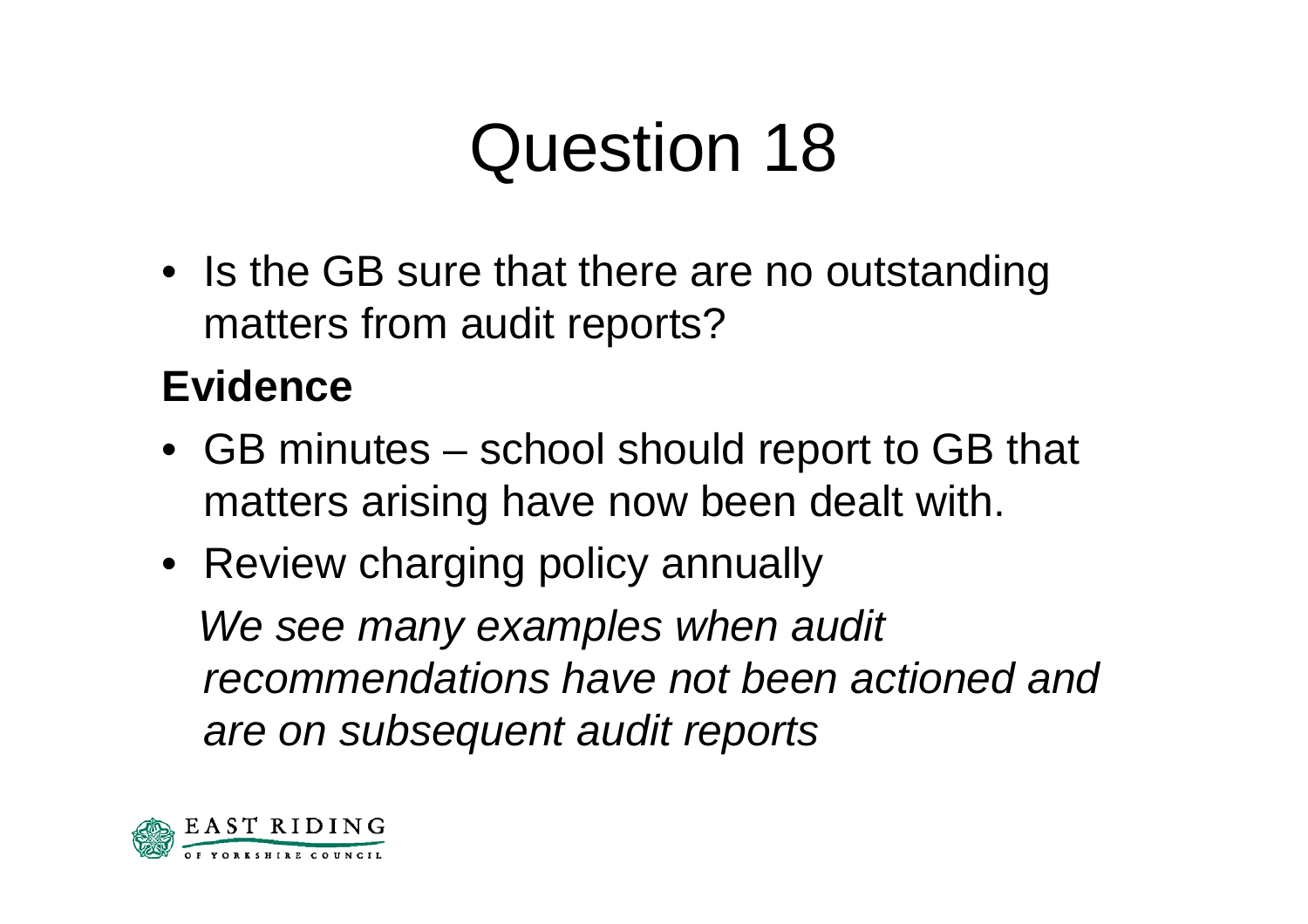• Are there adequate arrangements in place to guard against fraud and theft by staff, contractors and suppliers?

- •Register of business interests
- $\bullet$ Division of duties in processes
- •Budget monitoring is timely & effective
- •Official orders are used
- •Invoice passing procedures are robust
- •Awareness of threats

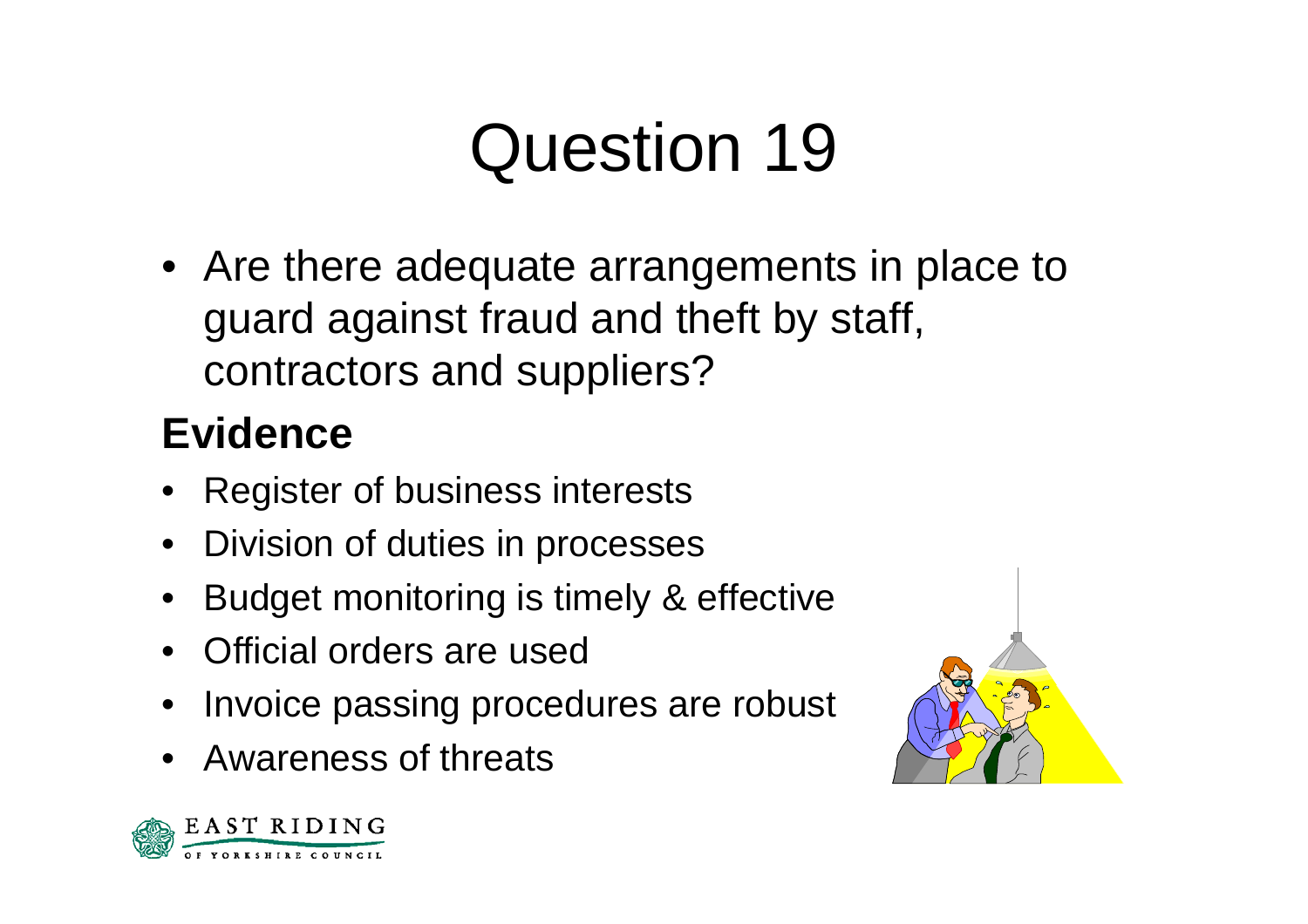• Are all staff aware of the school's whistleblowing policy and to whom they should report concerns?

- GB minutes adopted policy- Copy of policy in school
- Minutes of staff meetings or copies of newsletters

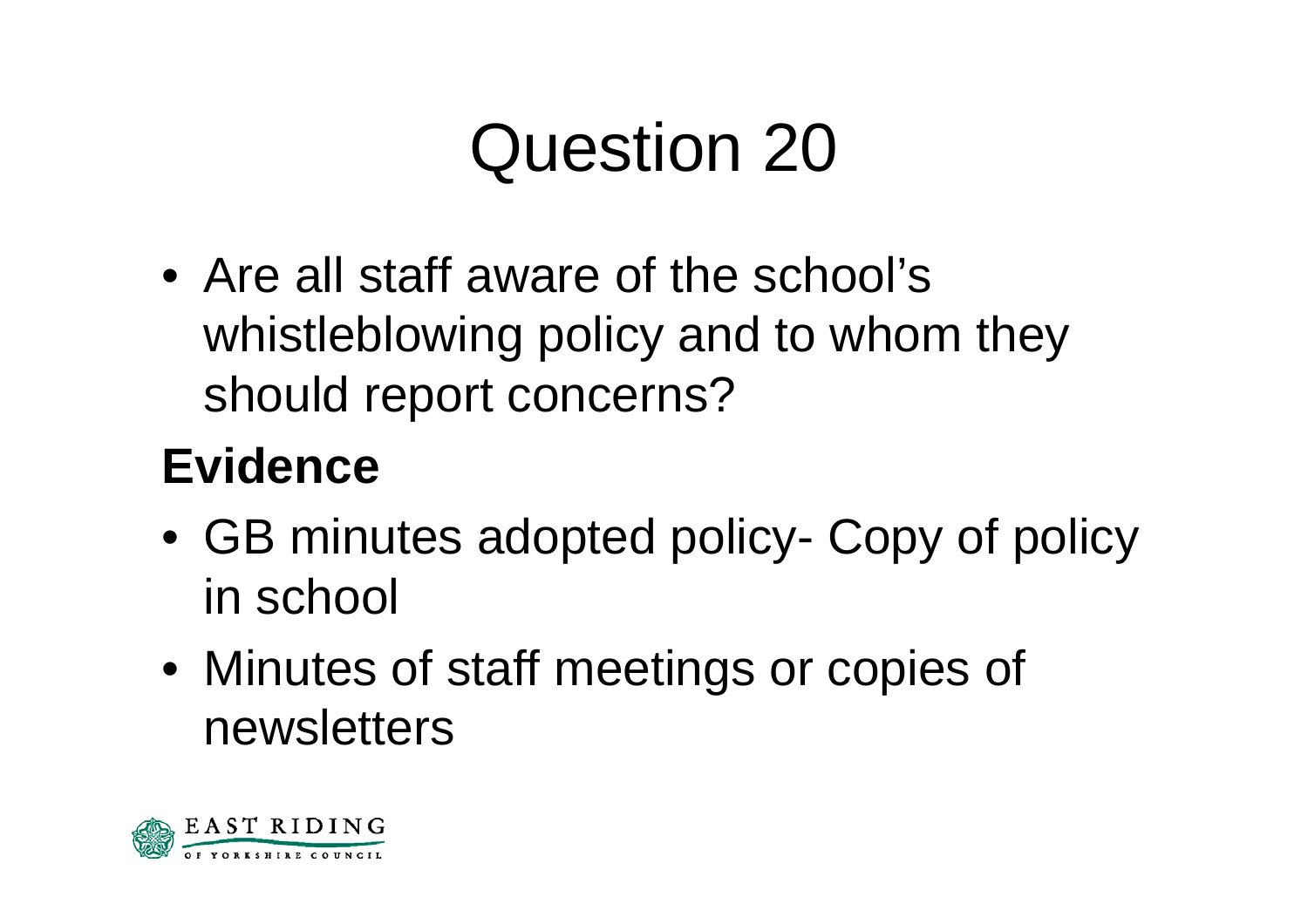

• Does the school have an accounting system that is adequate and properly run and delivers accurate reports, including CFR return?

#### **Evidence**

- •GB Minutes discus sing budget monitoring reports and year position.
- •GB minutes-adopted Finance Manual (adapted) for schools

*The majority of schools use a Financial Management System (FMS). Need to reconcile to the ERYC ledger on a monthly basis. Some schools enter invoices straight onto the ERYC ledger.* 



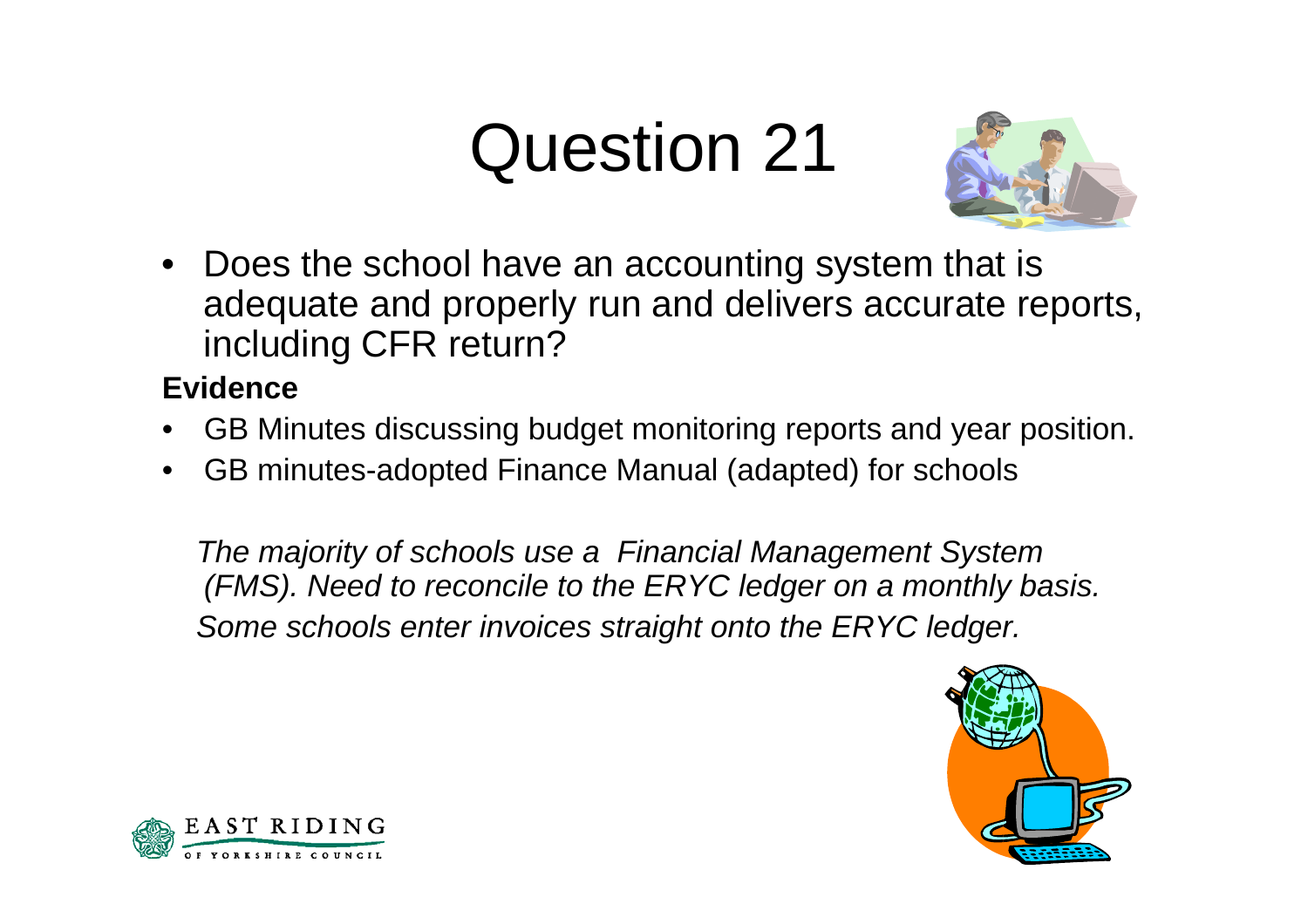• Does the school have adequate arrangements for audit of voluntary funds?

- Independent auditor
- Accounts produced at least annually
- Accounts approved by Governing body
- Copy sent to Internal Audit



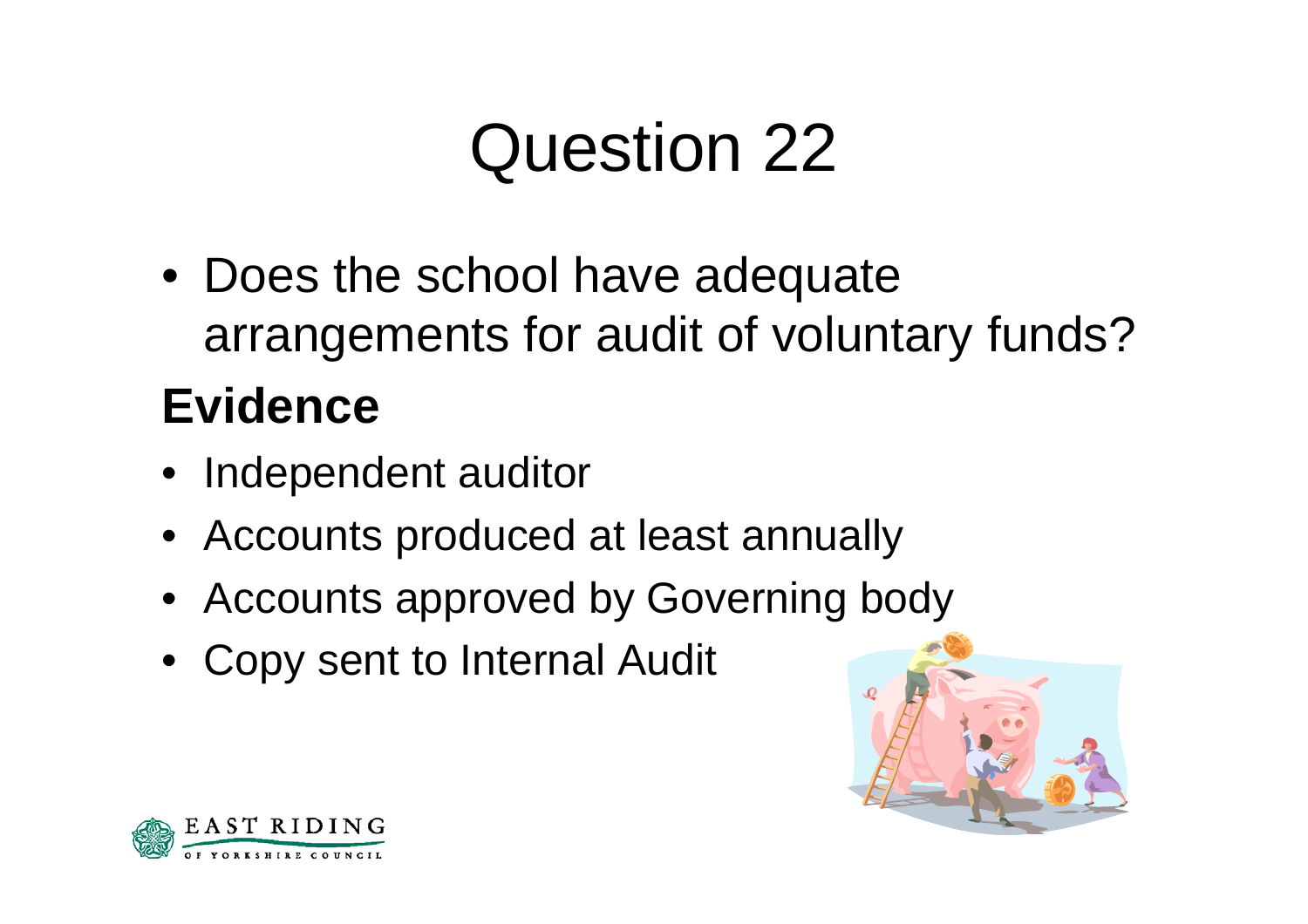• Does the school have an appropriate business continuity or disaster recovery plan, including an up-to-date asset register and adequate insurance?

- Computers backed up regularly
- Periodic testing of restoration of data
- Arrangements to cover loss of key staff
- Up to date inventory of assets
- •Procedures documented for staff to follow

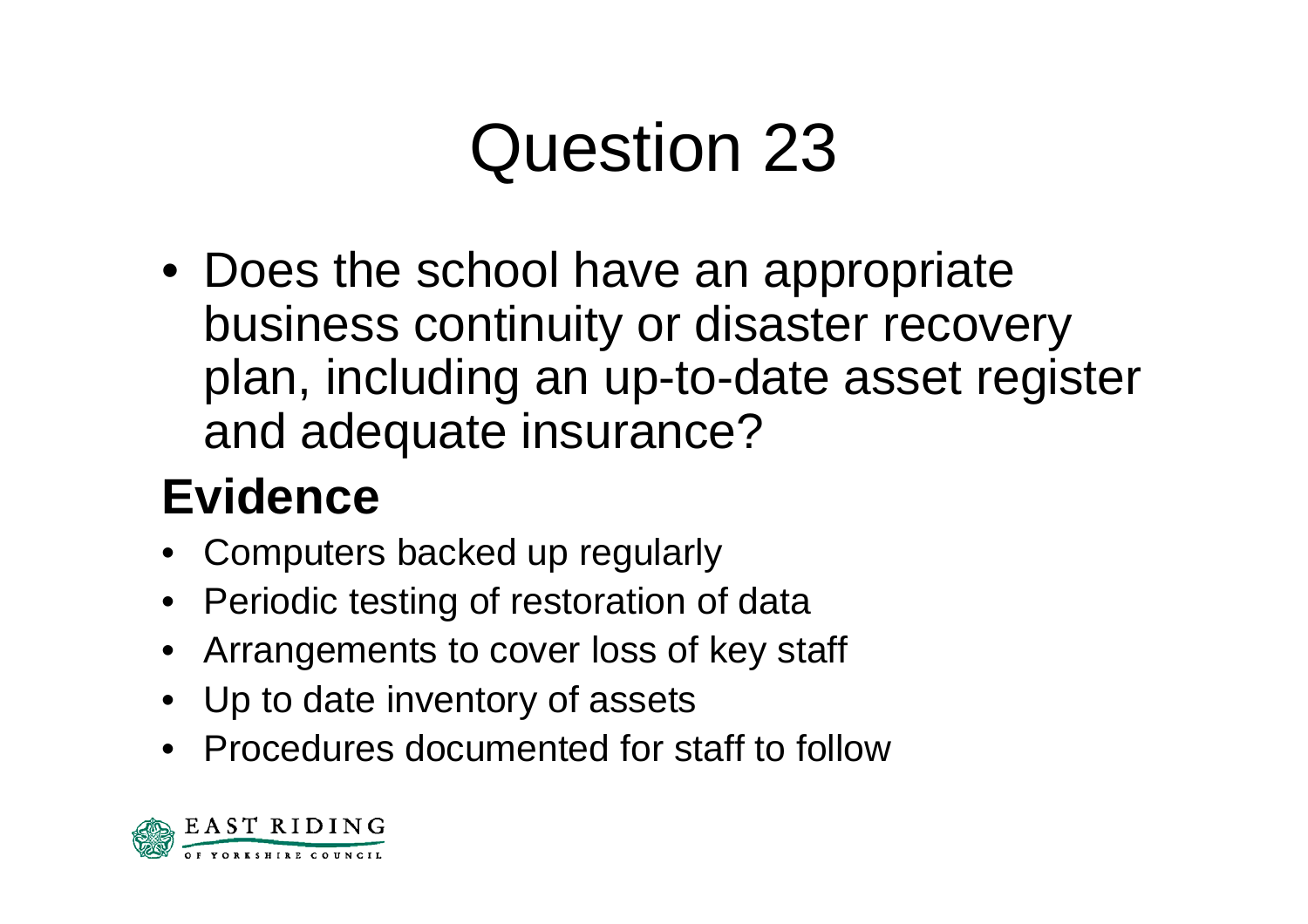#### Audit's role?

- **Chief Finance Officer (CFO) statement**
- CFOs will be expected to say each year how many SFVS reports they have received from schools before 31 March. Local authorities (LAs) will also be expected to give a general assurance that they have a system of audit in place which gives them adequate assurance over their schools' standards of financial management and the regularity and propriety of their spending.

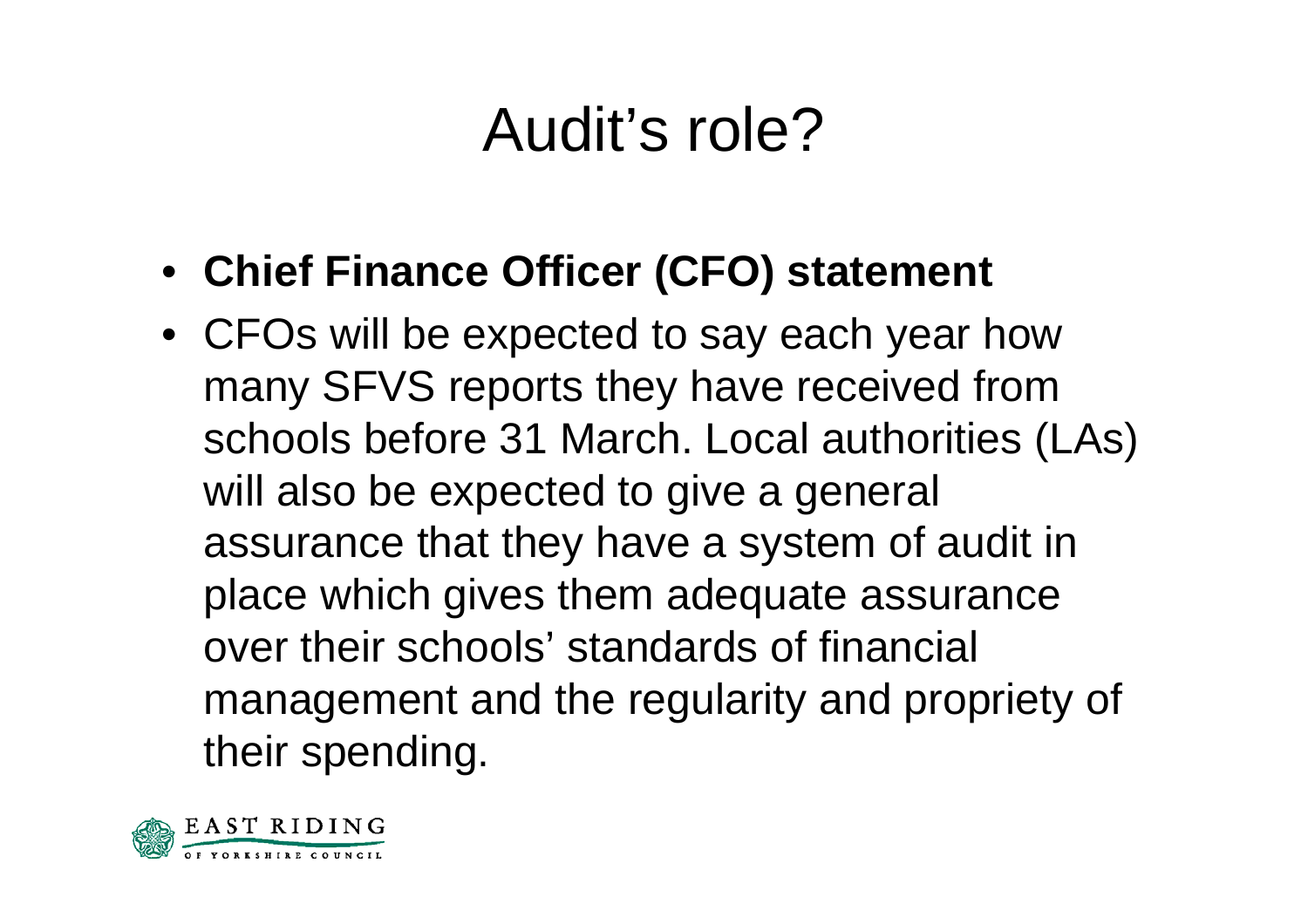#### Audit and Schools Finance contacts

- Group auditor
- 
- •Auditors
- Margaret Fenton (39)4107
- Senior auditors Amanda Day (39)4108
	- Gemma Eyles (39)4116
	- Lucy Kellett (39)4119
	- Gemma Aitken (39)4118
	- Andy Stephens (39)4109

Schools Finance – (39) 4225 -general

- Christine Atkinson (39) 4211
- Joanne Randerson (39) 4214

Finance Officer



SMA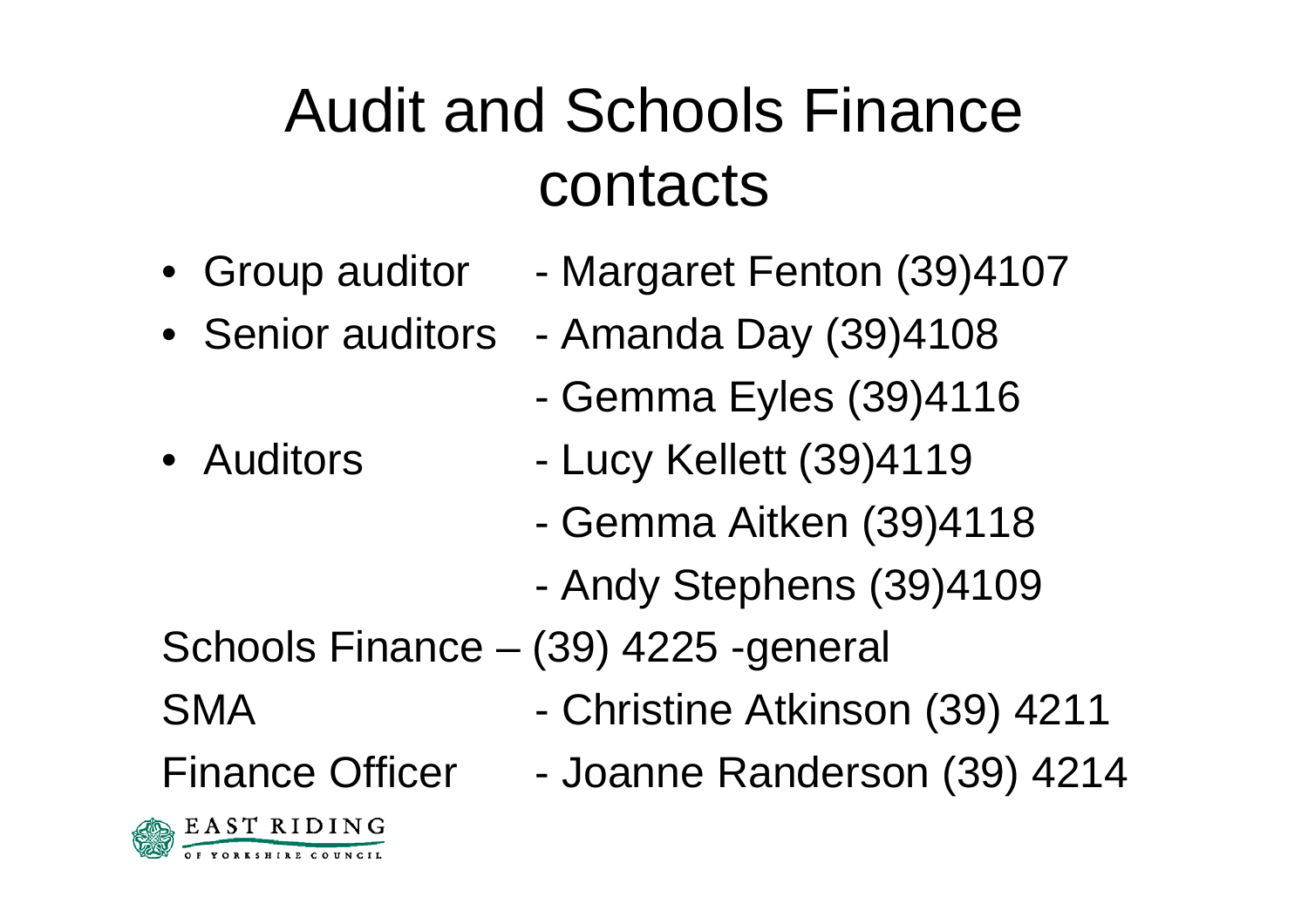#### **CRSA**

**Questionnaire - CRSA schools finance inc SFVS**

**Category: A. Budget Preparation and Delegation**

| Question: A1. Has the school planned for a deficit budget? If yes please specify the level. Please state whether prior approval from the Director of Children, Family and<br>Adult Services was sought and granted, using the add attachment function to provide a copy of this approval. (SFVS B10)                                                                                                                                                                                                                                                                                                                                                                                                                                      |                  |  |  |  |
|-------------------------------------------------------------------------------------------------------------------------------------------------------------------------------------------------------------------------------------------------------------------------------------------------------------------------------------------------------------------------------------------------------------------------------------------------------------------------------------------------------------------------------------------------------------------------------------------------------------------------------------------------------------------------------------------------------------------------------------------|------------------|--|--|--|
|                                                                                                                                                                                                                                                                                                                                                                                                                                                                                                                                                                                                                                                                                                                                           | Answer           |  |  |  |
|                                                                                                                                                                                                                                                                                                                                                                                                                                                                                                                                                                                                                                                                                                                                           | • Recommendation |  |  |  |
|                                                                                                                                                                                                                                                                                                                                                                                                                                                                                                                                                                                                                                                                                                                                           | Effect           |  |  |  |
| Question: A2. Does the school have a budget recovery plan agreed with the Authority to address the budget deficit? (SFVS B10)                                                                                                                                                                                                                                                                                                                                                                                                                                                                                                                                                                                                             |                  |  |  |  |
|                                                                                                                                                                                                                                                                                                                                                                                                                                                                                                                                                                                                                                                                                                                                           | Answer           |  |  |  |
|                                                                                                                                                                                                                                                                                                                                                                                                                                                                                                                                                                                                                                                                                                                                           | • Recommendation |  |  |  |
|                                                                                                                                                                                                                                                                                                                                                                                                                                                                                                                                                                                                                                                                                                                                           | Effect           |  |  |  |
| Question: A3. Does the school have or will it have a surplus balance in excess of the allowed limit? Under the scheme for 2010/11, schools will automatically be allowed<br>to carry forward balances up to the limit of 6.5% for Primary, Special and Nursery Schools or 3.5% for Secondary Schools. In the case of small schools this level will be<br>increased to £,22,500 if this is higher than 6.5%. From 2011/12 these limits will reduce to 5% for Primary, Special and Nursery Schools, 2% for Secondary Schools and<br>£20,000 for small schools. The phased reduction in permitted carry forward limits, from 8%, 5% and £25,000 to 5%, 2% and £20,000 was approved at the Schools Forum<br>on 15th November 2010. (SFVS C14) |                  |  |  |  |
|                                                                                                                                                                                                                                                                                                                                                                                                                                                                                                                                                                                                                                                                                                                                           | Answer           |  |  |  |
|                                                                                                                                                                                                                                                                                                                                                                                                                                                                                                                                                                                                                                                                                                                                           | Recommendation   |  |  |  |
|                                                                                                                                                                                                                                                                                                                                                                                                                                                                                                                                                                                                                                                                                                                                           | Effect           |  |  |  |